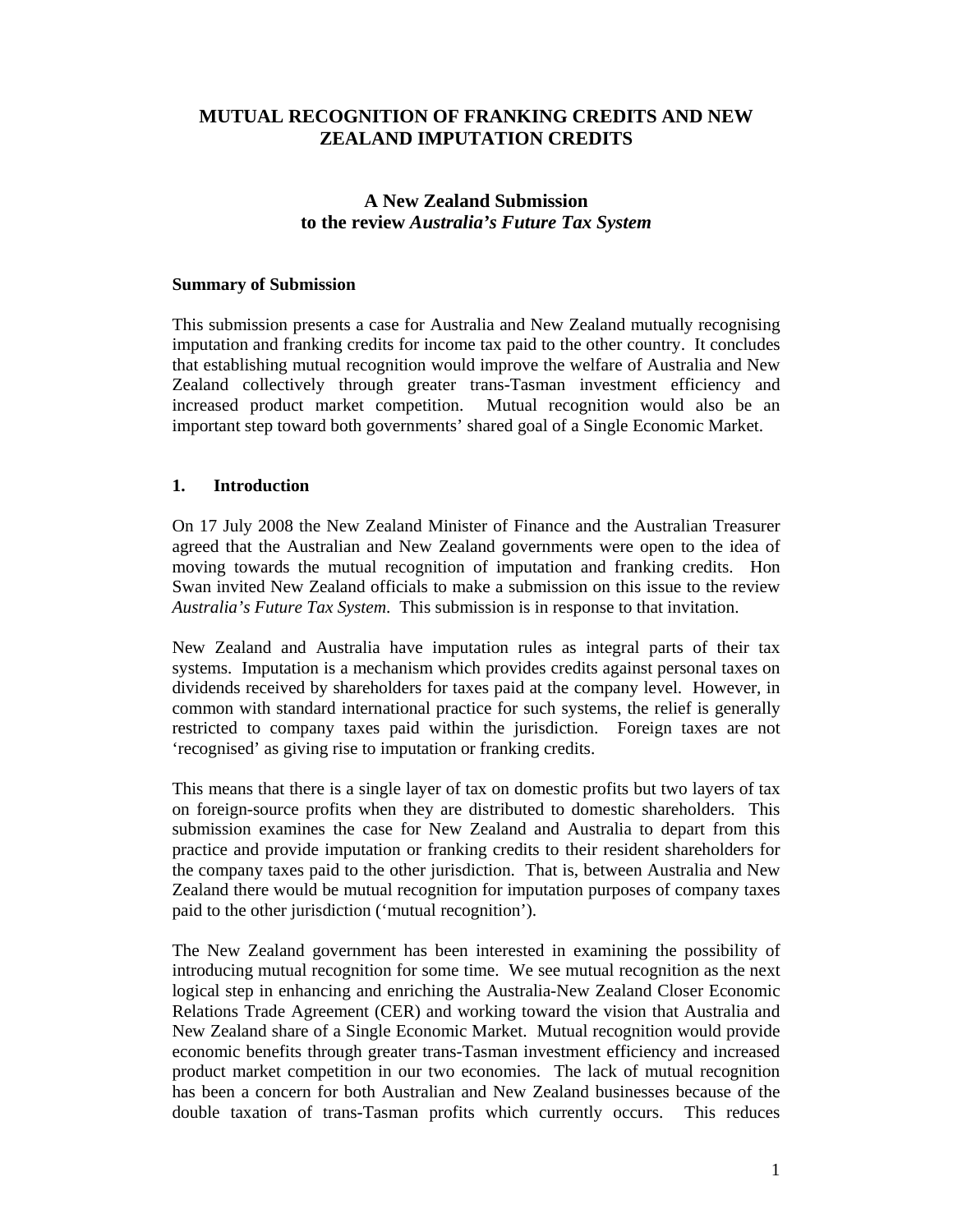economic efficiency as it discourages trans-Tasman investment and can deter otherwise productive cross-border investments. Mutual recognition would remove tax barriers to investment flows in much the same way as CER removed tariffs on flows of goods.

The absence of mutual recognition can also distort the form of investment and introduce tax base risk for both countries. There are incentives for New Zealand subsidiaries of Australian parent companies to stream taxable profits to their Australian parent in order to maximise the franking credits available to attach to dividends paid to Australian-resident shareholders. There are similar incentives for Australian subsidiaries of New Zealand parent companies to stream profits to their New Zealand parents. Techniques for profit streaming are complex and costly, and are inconsistent with the source principle of taxation of profits arising from an activity carried on in a jurisdiction. Mutual recognition would remove the incentive for such tax planning by putting the company taxes paid in each jurisdiction on an equal footing for imputation purposes. This would have real economic benefits as it would reduce the deadweight costs of tax planning. It is also likely to increase the stability of our tax systems.

Section 2 of the submission provides a background on the highly integrated nature of our two economies and tax systems and on the trade liberalising environment of CER and the SEM within which mutual recognition would sit. Section 3 discusses imputation systems and company tax reform. Section 4 considers the advantages of mutual recognition. Section 5 (together with attached appendices) discusses implementation of a mutual recognition system. Finally, section 6 concludes.

We would be happy to meet to discuss any of the issues raised in this submission.

### **2. The trans-Tasman economic and trade relationship**

New Zealand and Australia already have highly integrated economies. We take similar approaches to many policy issues and enjoy a high degree of labour and company mobility. There are also many similarities between our tax systems. We are both notable within the OECD for our absence of social security taxation, considerable reliance on company and personal income taxation as a revenue source and our full imputation systems. Both countries have reasonably broad income tax bases.

More broadly, Australia and New Zealand are committed to an ongoing process of economic integration. This process builds upon the foundation instrument of the bilateral trade and economic relationship – CER, finalised 25 years ago this year.

Since its inception, CER has been based on the principles of comprehensiveness and simplicity. The goal was originally to free up trade in goods (and, subsequently, services) between Australia and New Zealand. Over the last quarter-century, the basic trade liberalising construct of CER has evolved to a more sophisticated, 'next generation', vehicle: the Single Economic Market. This is a shared goal of both Australia and New Zealand, grounded in the recognition that integrating both economies more closely will deliver significant benefits to businesses operating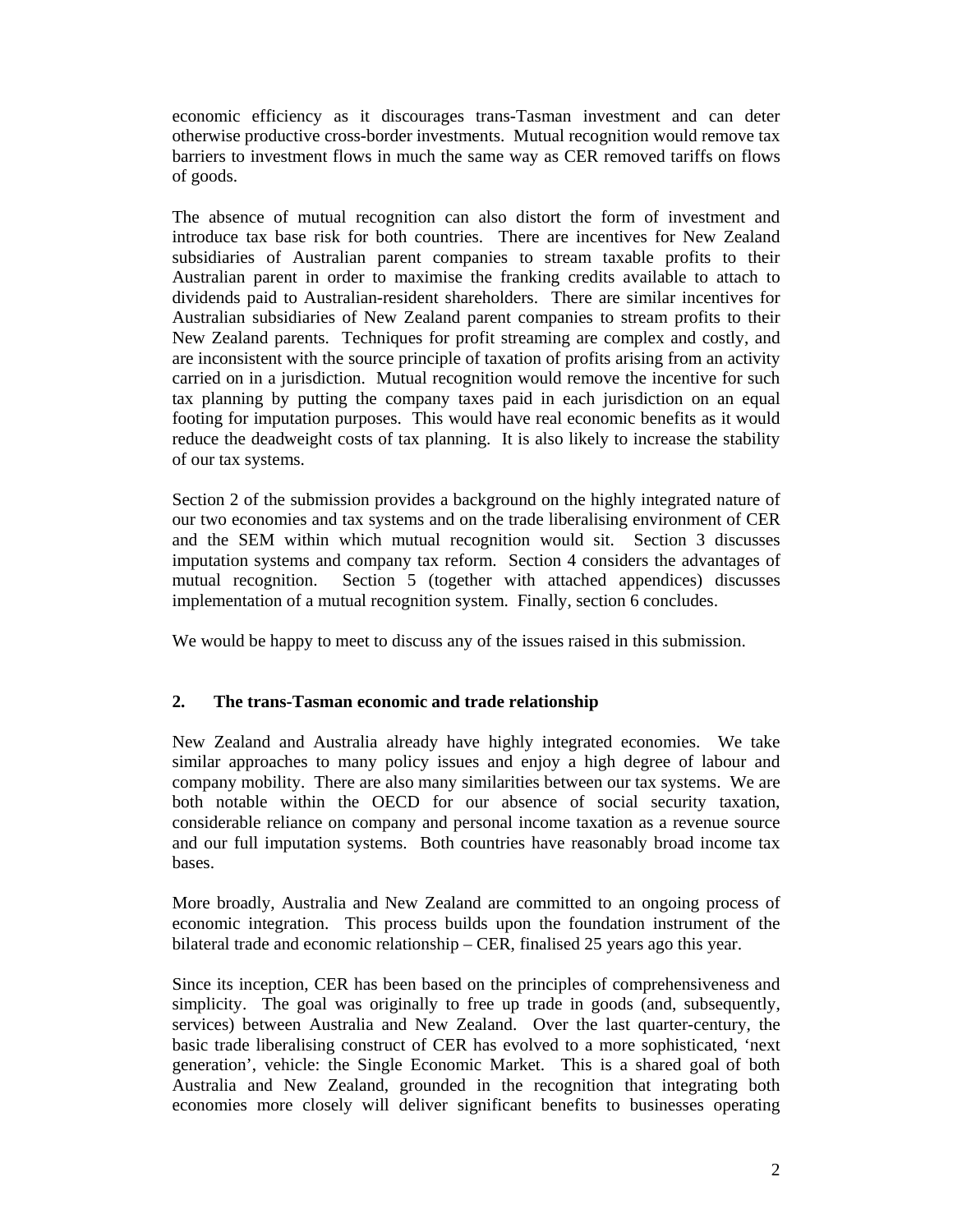domestically, to levels of GDP in both countries, and as a platform for strengthening the way that both countries interact with the rest of the world. As Prime Minister Rudd noted during a recent visit to New Zealand, "*the challenge before governments on both sides of the Tasman is to drive forward the creation of a Single Economic Market, building a seamless economy between Australia and New Zealand*".<sup>1</sup>

It is against the background of that shared commitment and aspiration that New Zealand makes this submission on mutual recognition.

The goal of the Single Economic Market is ultimately to create a seamless trans-Tasman business environment, not one distorted by different incentives or different policy settings in different jurisdictions, by allowing goods, services, and factors of production, including capital and people, to flow freely across the Tasman.

CER has already delivered major benefits in terms of trade flows and economic growth in both countries. As Australian and New Zealand Ministers agreed at the 2008 CER Ministerial Forum, CER has played an exceptionally important role in driving a mutually beneficial expansion in trans-Tasman economic links. In the 25 years since CER was signed, New Zealand exports to Australia have increased by 493 percent while exports to the rest of the world have increased by 230 percent. Australia remains by far New Zealand's largest trading partner, taking, in the year to December 2007, nearly 22 percent of our merchandise exports, worth NZ\$8.0 billion, and providing nearly 21 percent of our merchandise imports, worth NZ\$8.6 billion. In turn, New Zealand is both Australia's fifth largest individual export market and Australia's fifth largest merchandise trading partner overall. New Zealand is Australia's largest market for exports of elaborately transformed manufactures.

As for services trade, in the year to December 2007, Australia imported AUD\$2.4 billion worth of services from New Zealand, over 5 percent of Australia's total services imports. Australia's service exports to New Zealand were worth AUD\$3.4 billion, over 7 percent of Australia's total services exports.

Between 2002 and March 2007, New Zealand's total foreign investment in Australia grew by 54 percent, to NZ\$30 billion, representing the fourth largest investment in Australia. Of New Zealand's total investment abroad, Australia is the top destination, at 27 percent. Over the same period, Australia's total foreign investment in New Zealand grew 44 percent, to a figure of NZ\$79 billion. Australia is the number one investment source for New Zealand, providing 31 percent of total foreign investment (at March  $2007$ )<sup>2</sup>. Total two-way investment currently stands at NZ\$109 billion. Given the breadth and scale of trans-Tasman investment, any distortions associated with the current taxation arrangements are likely to have significant economic costs.

The total gains the two countries have derived from CER are likely to be very much greater than those directly associated with additional trade. Additional trade creates competition in product markets in the two countries. Over time it leads to dynamic benefits by encouraging our businesses to be internationally competitive.

l

<sup>&</sup>lt;sup>1</sup> Speech to Auckland Chamber of Commerce, 19 August 2008.

<sup>&</sup>lt;sup>2</sup> Stats New Zealand statistics (www.stats.govt.nz/store/2007/09/balance-of-payments-and-intl-investmentposition-ye31mar07-hotp.htm?page=para004Master)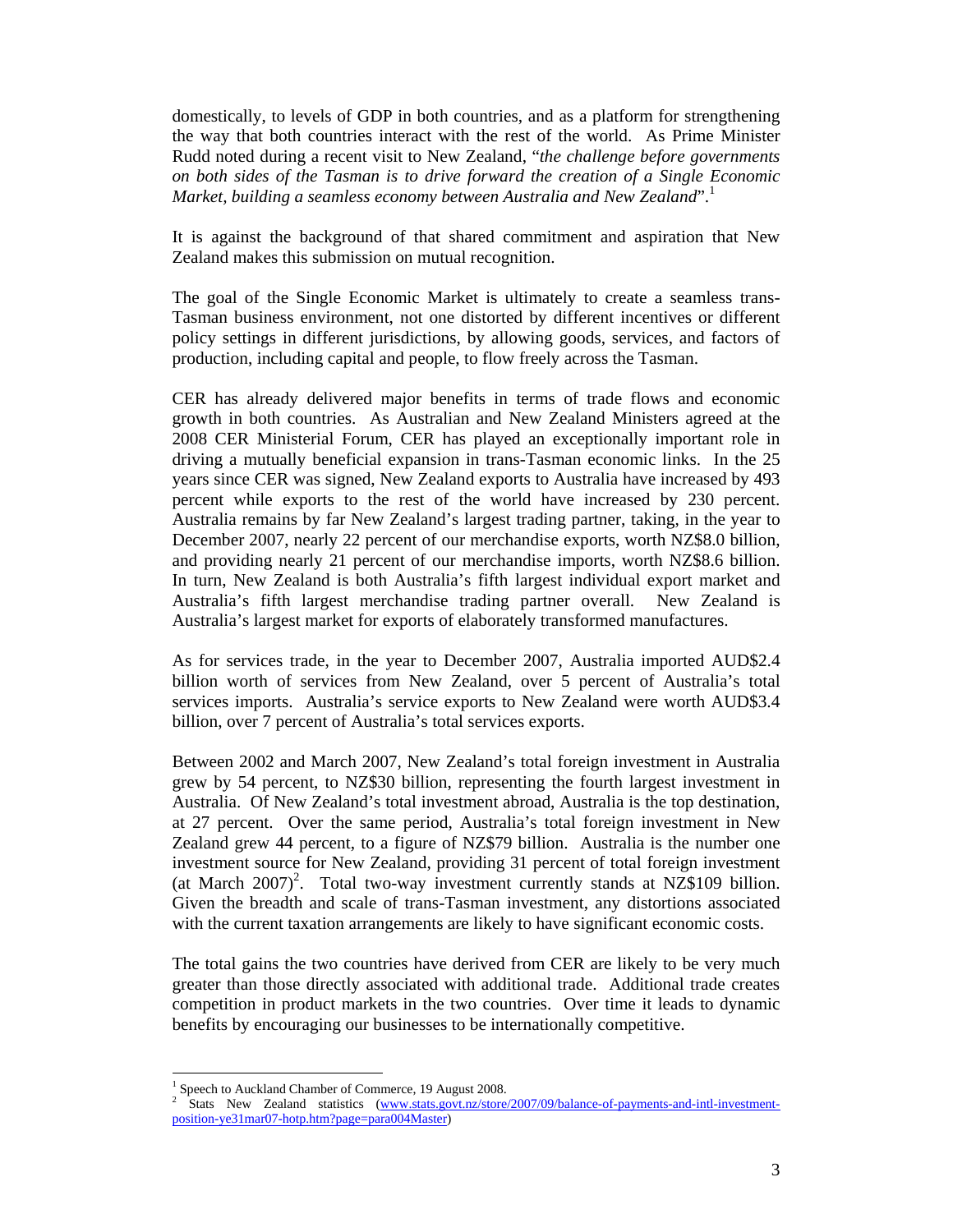In the same way, the real incentive to make progress towards a Single Economic Market is the opportunities it will clearly provide for businesses to expand and succeed. Enhancing mobility within and across the Australian and New Zealand markets, and allowing those markets to operate more effectively, will increase levels of real income and welfare in both countries. It will also position both countries to deal most effectively with an increasingly globalised world by strengthening domestic productivity, growth and competitiveness. Opportunities therefore remain to enhance the benefits of the trans-Tasman economic relationship.

Considerable work is already in train by Australia and New Zealand on the behindthe-border trans-Tasman business environment. This year alone will probably see the conclusion of a renegotiation of the Double Tax Agreement (which will address another important trans-Tasman tax concern, one raised by Australia, namely nonresident withholding tax rates), and the continuation of negotiations on an Investment Protocol to CER with a view to completion by mid-2009.

Earlier this year, a new Treaty on Trans-Tasman Regulatory Enforcement and Court Proceedings was signed, a scheme for the Mutual Recognition of Securities Offerings came into effect, and Australia and New Zealand will soon sign an arrangement on retirement savings portability. The extensive ongoing work programme on business law harmonisation is also seeking to foster the most favourable conditions possible for trans-Tasman business.

Underlying this work is recognition by both parties that a key part of maximising the benefits to both countries is to ensure that differences in regulations, institutions – and tax policies – do not drive a wedge between the costs or benefits that a business can enjoy in one market over another. It is clear that different treatment of imputation credits does have a distortionary effect on business and investment decisions and given the breadth and scale of trans-Tasman investment, any distortions associated with the current taxation settings are likely to have significant economic costs. Under the Single Economic Market, Australia and New Zealand are committed to minimising such distortions, making the logic of mutual recognition clear.

This is not solely a New Zealand concern. Australian companies have raised the fact that in practice they generally cannot fully impute the dividends paid to New Zealand shareholders under the existing trans-Tasman triangular tax rules (signed on the occasion of the  $20<sup>th</sup>$  anniversary of CER in 2003) even though they fully frank their dividends to Australian shareholders. The trans-Tasman triangular rules therefore have little practical value to them.

#### **3. Imputation systems and company tax reform**

New Zealand and Australia are now the only two OECD countries which have retained imputation systems and mutual recognition relies on both countries continuing with their imputation systems. While imputation systems were previously common in Europe, a number of factors, in particular legal decisions by the European Court of Justice, have led to their abandonment in Europe.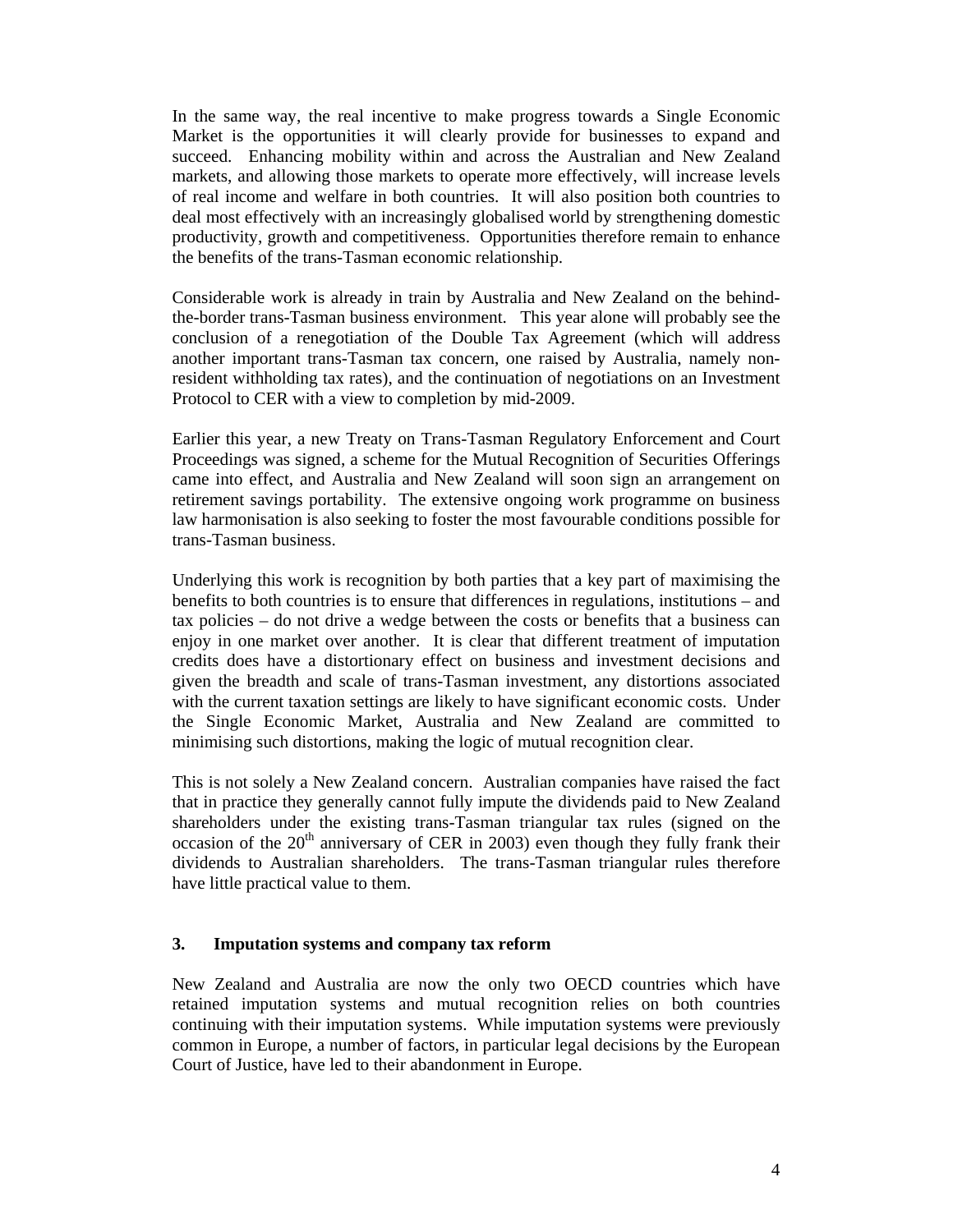New Zealand has no current intention to move away from imputation or have tax policy settings inconsistent with imputation but could possibly re-evaluate its options if Australia were to do so.

We see a number of attractions in having an imputation system.

First, compared to the former classical company tax system, full imputation has a number of desirable neutrality properties. Because of the double taxation of dividends, a classical company tax system can discourage businesses from being set up as companies, even when this is most efficient from a non-tax perspective. So long as the gap between the company tax rate and the top personal rate is not too large, full imputation can largely remove this bias. A classical company tax system may discourage dividend payments and create a penalty on new equity issues. This can tend to lock capital into existing companies. By contrast, full imputation encourages distribution, which makes capital available to new and rapidly expanding companies. A classical company tax system can also create a bias favouring debt relative to new equity. Full imputation removes this bias for domestically-owned companies (although foreign-owned companies can have incentives to be highly geared). A classical company tax system can also discourage individual shareholders on lower personal tax rates from holding shares in their asset portfolios merely because of the tax treatment. Full imputation removes this bias.

Second, full imputation provides a 'belt and braces' approach to taxation. For companies owned by domestic residents, less company tax implies higher taxes will be paid when profits are distributed to shareholders. This can reduce incentives for tax to be avoided or evaded at the company level.

There has been a general reduction in company tax rates around the world. As company tax rates fall overseas, we both face pressures to reduce our company tax rates. One key reason is that as company tax rates fall overseas, multinational firms have incentives to push to the limits in thinly capitalising their domestic operations or transfer-pricing profits away from our countries and into lower-tax jurisdictions. There are methods of countering thin capitalisation and transfer pricing but these are never perfectly effective.

Australia's and New Zealand's full imputation systems provide some protection against the streaming of profits when firms invest out of our countries and into lowertax third countries. This is because shareholders gain imputation or franking credits for domestic but not for foreign company tax.

This belt and braces approach may be at least part of the reason why both New Zealand and Australia have relatively high company tax collections as a fraction of GDP. At 6.3 percent of GDP, New Zealand has the second highest level of collections, and at 5.9 percent of GDP, Australia has the fourth highest level of collections.<sup>3</sup> This compares with an unweighted average of 3.7 percent for the OECD as a whole.

l

<sup>&</sup>lt;sup>3</sup> Norway has the highest company tax collections as a percentage of GDP but its figures are inflated by petroleum revenues.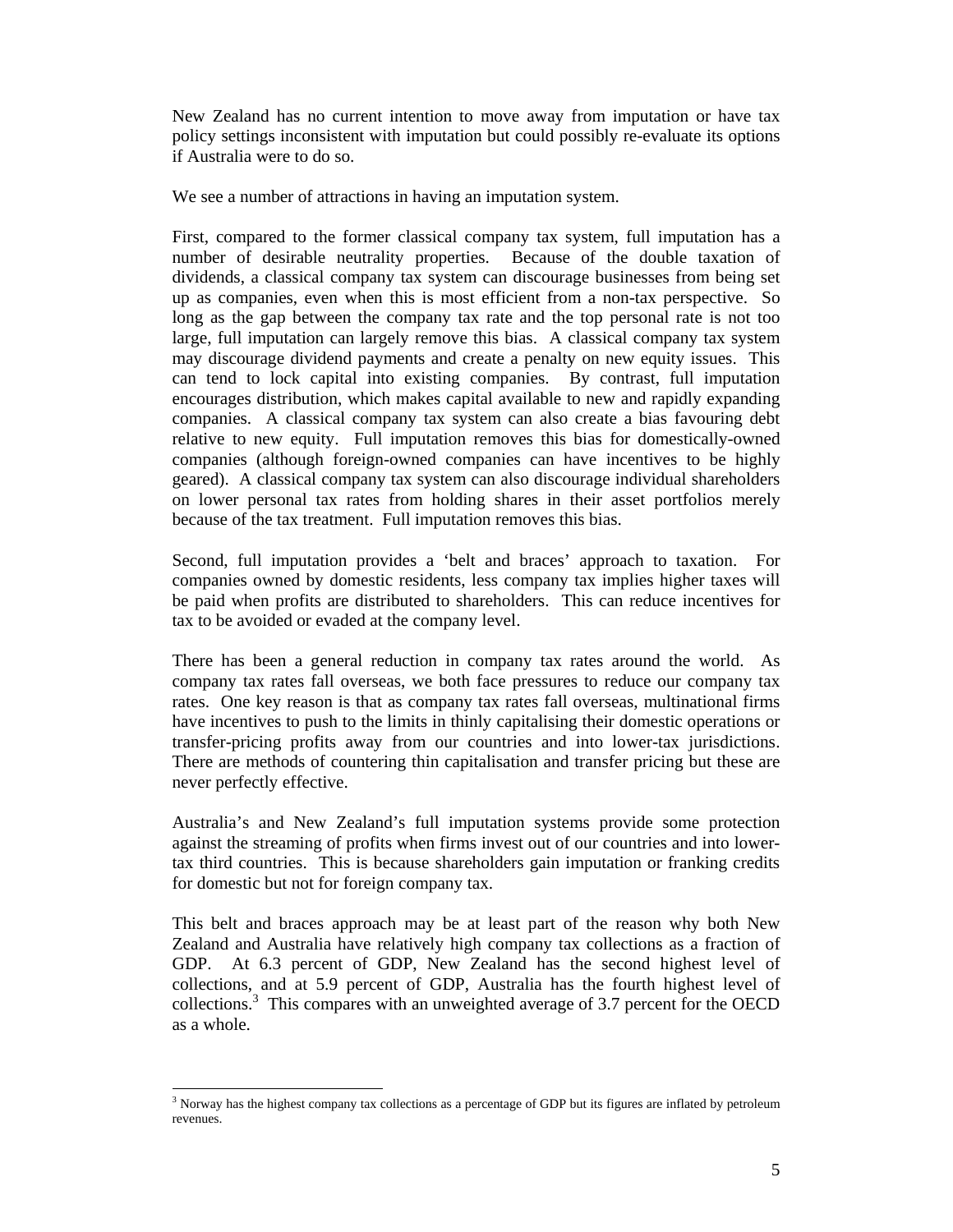Quite apart from the base protection benefits, there is an economic logic in our tax settings. Other things equal, it is not unreasonable for governments to have a preference for firms to pay tax domestically rather than in foreign countries because domestic but not foreign taxes will provide revenue for financing schools, universities, hospitals, infrastructure and other government spending. This is the policy rationale for not recognising foreign taxes on a unilateral basis.

However, if Australia and New Zealand mutually recognise imputation and franking credits it would increase the efficiency of trans-Tasman investments, enhance the competitiveness of our two economies and boost the welfare of Australasia as a whole.

Full imputation systems clearly become less neutral the greater is the gap between the top personal tax rate and the company rate. If either New Zealand or Australia were at any stage in the future to make deep cuts in its company rate, the question of whether or not to continue with an imputation system might need to be re-examined.

There is an open question as to what is the best company tax rate for a small open economy like Australia or New Zealand to levy. Australia and New Zealand will need to independently assess the most appropriate company rate in their jurisdictions.

It is well known that in the absence of economic rents, any tax on imported capital is likely to be ultimately borne by domestic factors but in a less efficient way than if they were taxed directly. The argument is that company taxation can reduce the level of foreign direct and portfolio equity into an economy which can lower levels of capital such as plant and equipment. This in turn reduces the productivity of domestic factors such as labour and so reduces wage rates. In theory, wage rates can fall by more than what would have occurred if the government had taxed labour directly. By itself, this provides an argument against any rate of company tax greater than zero.

There are, however, some obvious offsetting considerations. A zero rate of company tax would allow an individual's capital income or income from professional services or from business activities conducted through companies to be sheltered from personal tax. Company taxation helps protect the integrity of the personal tax system. Also for economies such as New Zealand and Australia, economic rents may be important. The large bulk of equity investment into both countries is direct equity and the bulk of this is invested in firms which are producing goods for the local market. In this case economic rents may be important and likely more important than if either of us were a land-locked country in Europe. There may be few location-specific economic rents associated with establishing a factory in Austria if there is the alternative of establishing one in Germany instead.

If economic rents are important for foreign direct investment, a large part of any reduction in company tax would flow to foreign investors rather than being reflected in higher levels of plant and equipment.

On the basis of the preceding arguments, New Zealand officials have concluded that there appears to be, on balance, little cause for deep cuts in New Zealand's company tax rate. At current tax rate levels, imputation remains a sensible basis for taxing income earned through companies.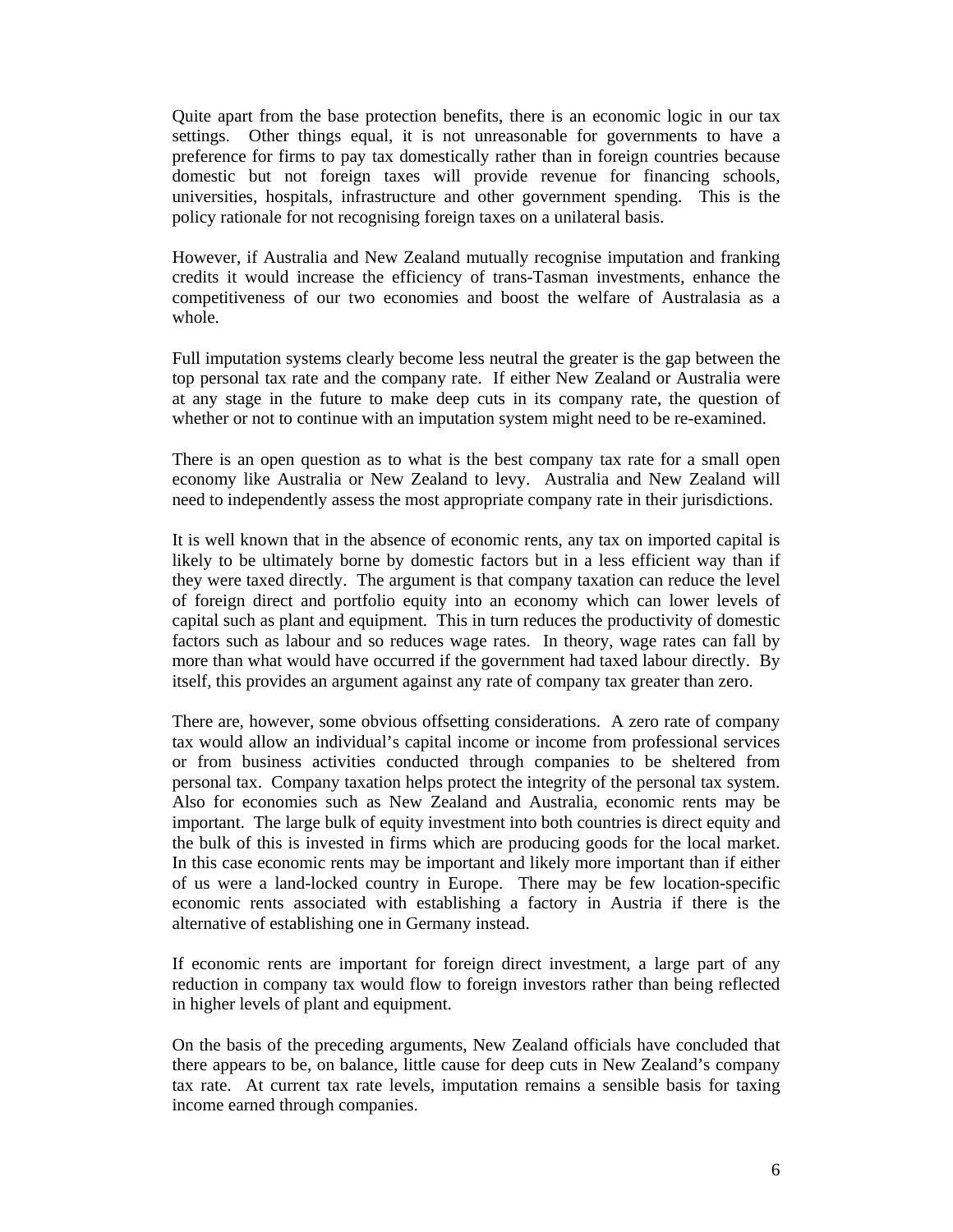One final issue is the question of whether imputation credits should be provided on a unilateral basis for taxes raised in third countries.

As was discussed above, there is a logic behind New Zealand's current tax settings. We do not see a unilateral recognition of foreign taxes for imputation credits as likely to be in New Zealand's best interest.

#### **4. Advantages of mutual recognition**

We would see a number of advantages in mutual recognition. These include the following:

- greater bilateral efficiency of investment;
- greater product market efficiency;
- more flexible trans-Tasman investment by small and medium-sized enterprises(SMEs);
- logical next step in the CER relationship and Single Economic Market agenda;
- remove artificial bias for profit streaming;
- more stable tax system.

#### *(i) Gain in bilateral efficiency of investment*

At the domestic level, Australia's and New Zealand's full imputation system provides an approximation to a full integration ideal under which profits are taxed only once in the hands of the ultimate shareholder. Both imputation systems achieve this but only to the extent that profits are distributed.

Both systems, however, intentionally work very much like a classical (double tax) system when a New Zealand resident receives dividend income from an Australian company or when an Australian resident receives dividend income from a New Zealand company. The ultimate result is that the shareholder in the foreign company is double taxed on the same item of income, once in the company's jurisdiction, and then on the net distributed amount in the shareholder's jurisdiction.

The outcomes are illustrated in the following general calculations of Australian and New Zealand shareholders investing in companies resident in their own or the other jurisdiction, and when tax is paid by the company only in the jurisdiction where it is resident. All company profits are distributed, as shown in Tables One and Two.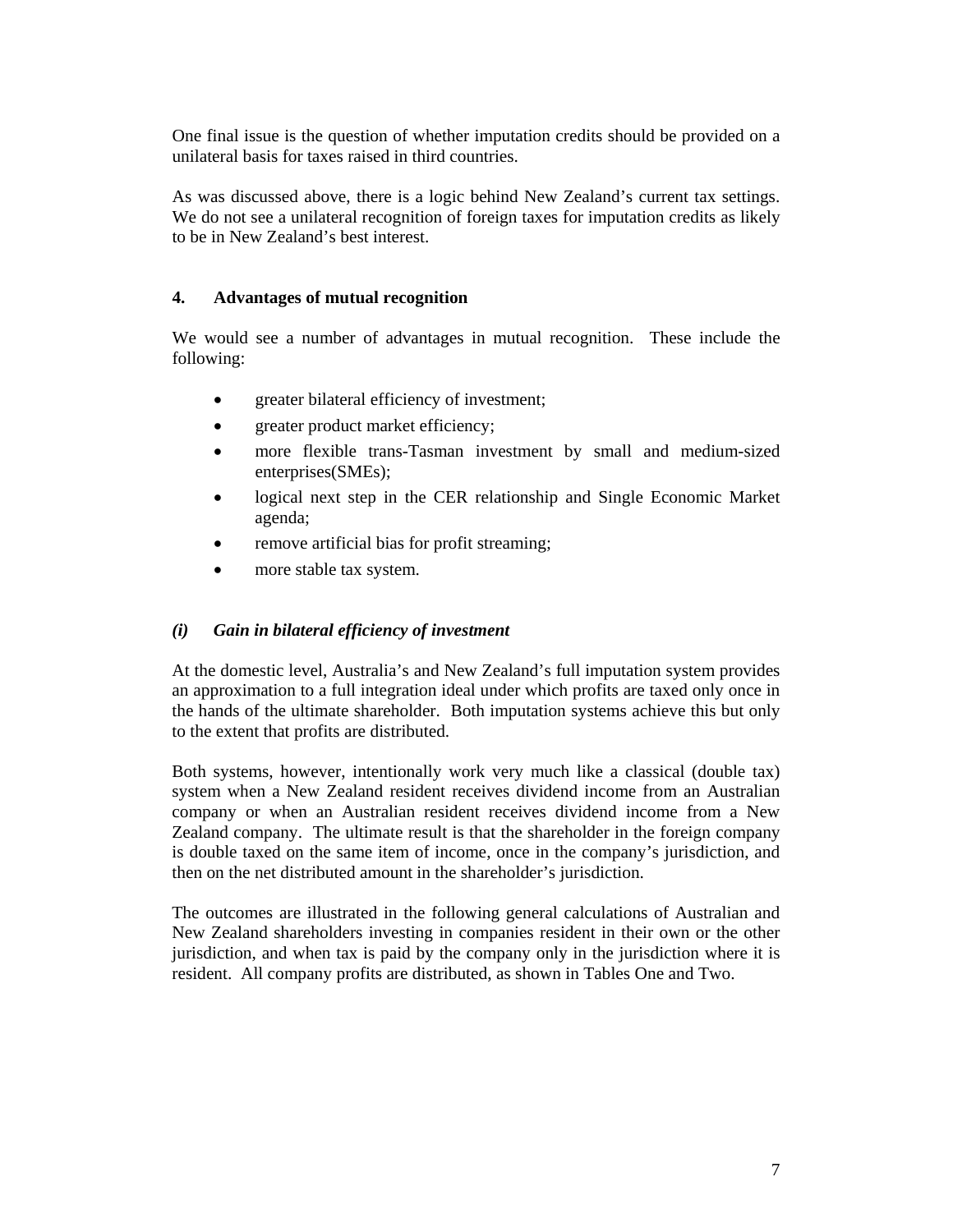#### **TABLE ONE**

|                              | Australian<br>company | New Zealand<br>company |
|------------------------------|-----------------------|------------------------|
| Company income               | 100                   | 100                    |
| Tax paid <sup>4</sup>        | 30                    | 18                     |
| Income after $\text{tax}^5$  | 70                    | 82                     |
| Less New Zealand NRWT        |                       | (12)                   |
| Cash dividend to shareholder | 70                    | 70                     |
| Imputation credit            | 30                    |                        |
| Foreign tax credit           |                       | 12                     |
| Assessable income            | 100                   | 82                     |
| Tax on assessable income     | 46.50                 | 38                     |
| Less franking rebate         | (30)                  |                        |
| Less foreign tax credit      |                       | (12)                   |
| Tax payable                  | 16.50                 | 26                     |
| Net dividend received        | 53.50                 | 44                     |
| Effective tax rate           | 46.5%                 | 56%                    |

### TAX TREATMENT OF AN AUSTRALIAN RESIDENT INVESTING IN AN AUSTRALIAN OR A NEW ZEALAND COMPANY

 4 Based on all income being sourced in the home jurisdiction and fully taxable and allowing for New Zealand's foreign investor tax credit (FITC) system (this is under review as part of New Zealand's ongoing review of its international tax rules).<br><sup>5</sup> Including the supplementary dividend required under the FITC rules.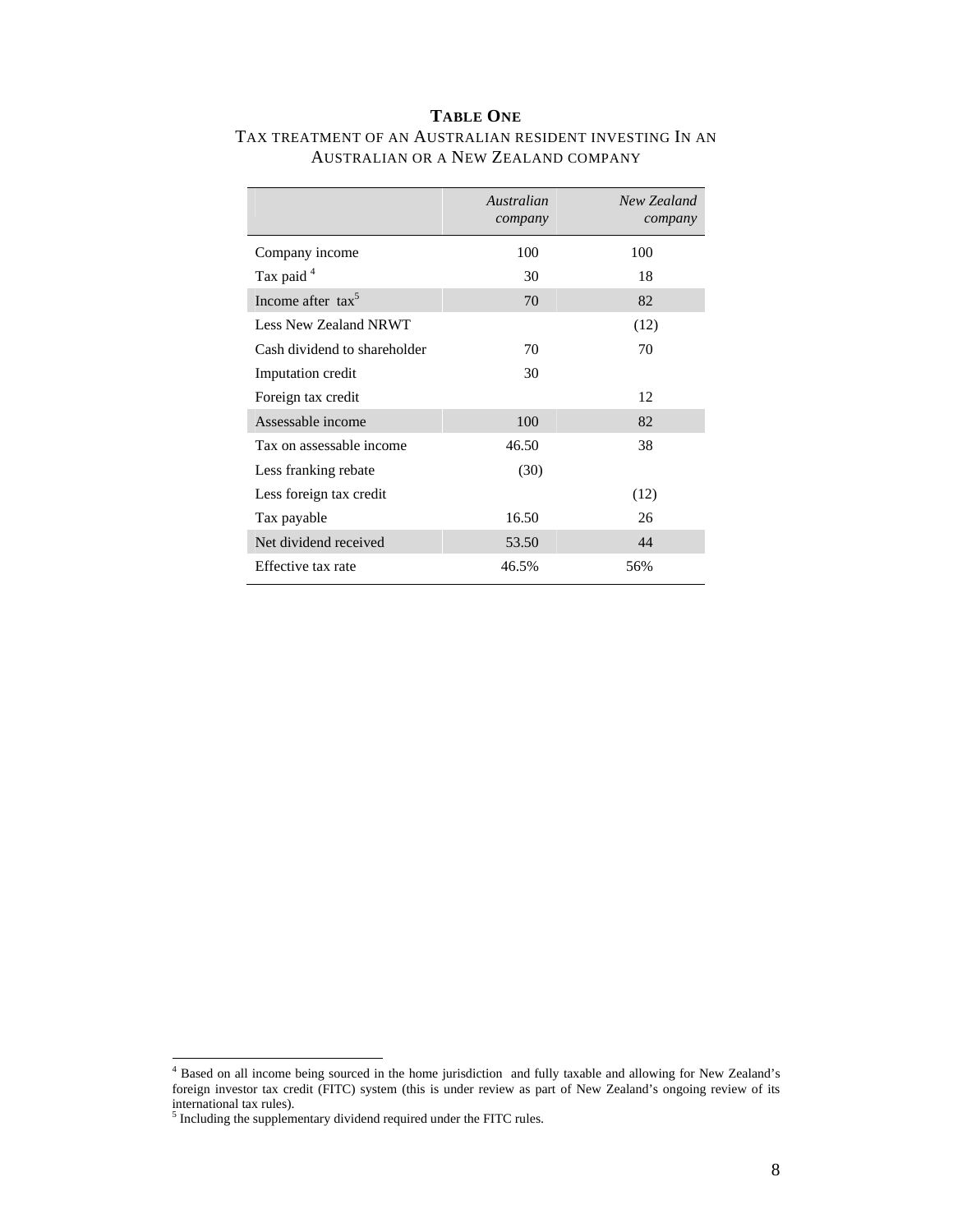#### **TABLE TWO** TAX TREATMENT OF A NEW ZEALAND RESIDENT INVESTING IN A NEW ZEALAND OR AN AUSTRALIAN COMPANY

|                              | New Zealand<br>company | Australian<br>company |
|------------------------------|------------------------|-----------------------|
| Income earned                | 100                    | 100                   |
| Tax paid                     | 30                     | 30                    |
| Income after tax             | 70                     | 70                    |
| <b>Less Australian NRWT</b>  |                        | $\Omega$              |
| Cash dividend to shareholder | 70                     | 70                    |
| Imputation credit            | 30                     |                       |
| Foreign tax credit           |                        | $\theta$              |
| Gross income                 | 100                    | 70                    |
| Tax on gross income          | 39                     | 27                    |
| Less imputation credits      | (30)                   |                       |
| Less foreign tax credit      |                        | $\Omega$              |
| Tax payable                  | 9                      | 27                    |
| Net dividend received        | 61                     | 43                    |
| Effective tax rate           | 39%                    | 57%                   |

As a result of this double-taxation, trans-Tasman investment flows will need to generate higher pre-tax returns in order to be as attractive as domestic investments on an after-tax basis. Suppose for example, that an investment in Australia earning 10% was marginally profitable for the Australian 46.5% investor. After payment of tax, the shareholder receives 5.35%. A New Zealand investment would need to generate a pre-tax return of 12.2% to provide the same return for the investor. Conversely, suppose an investment in New Zealand earning 10 percent is marginally profitable for the New Zealand 39% shareholder who earns 6.1% net of personal tax on such an investment. Investment in Australia would need to generate 14.2% to provide the same after-tax return.

The fact that trans-Tasman investment needs to be generate a higher pre-tax return implies investment inefficiencies. By removing this bias, mutual recognition would increase the productivity of investment within Australia and New Zealand and boost our international competitiveness.

In practice, there are a number of factors which will influence the size of any investment distortions. Shareholders are taxed at a variety of marginal rates. Also, if profits are retained for a period this will reduce the effective impost of shareholder taxation. This will affect the size but not the general direction of this trans-Tasman investment bias.

The aim of mutual recognition would be to remove these biases.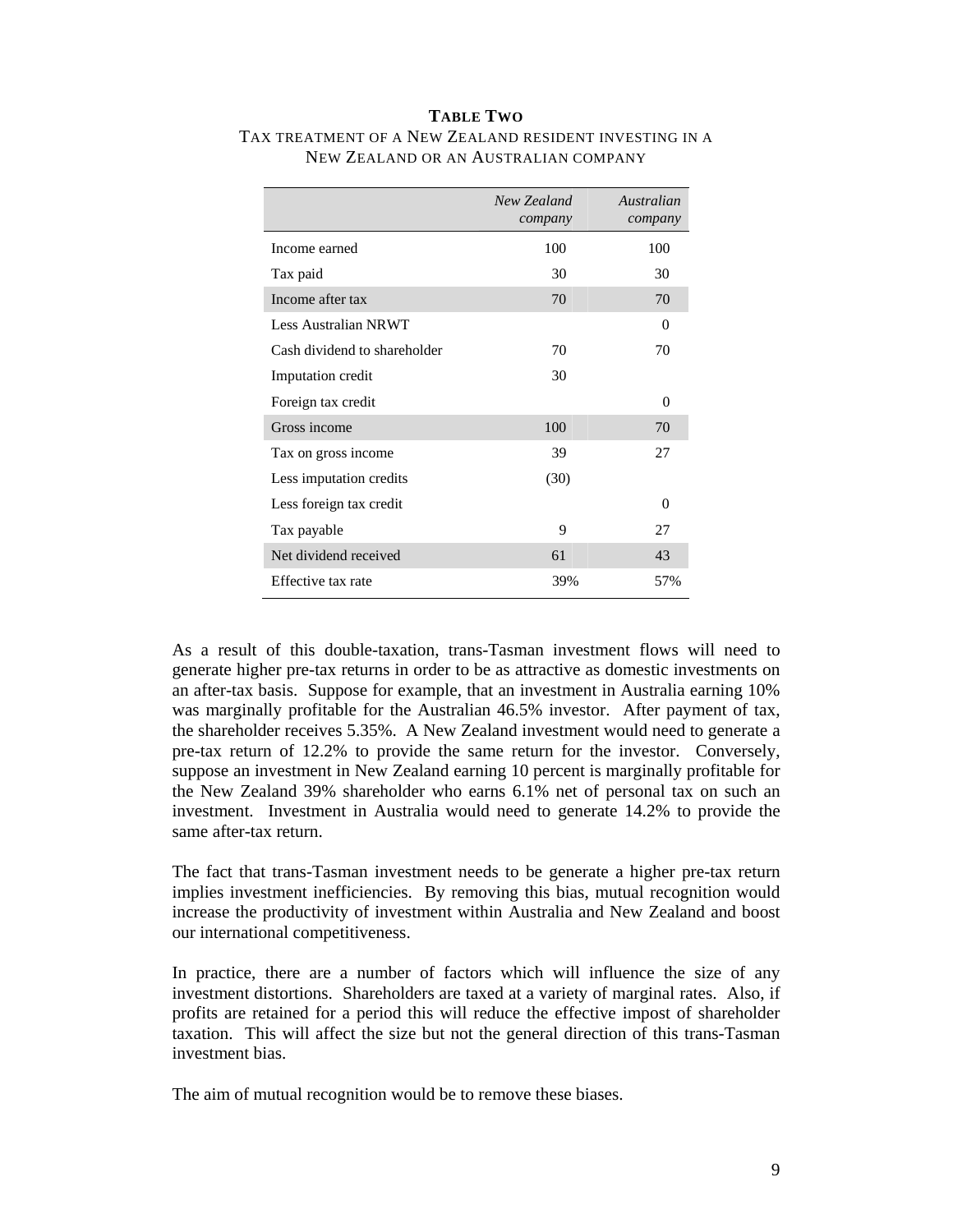### *(ii) Greater product market efficiency*

Both New Zealand and, to a lesser extent, Australia are small economies with more limited product market competition than is likely to be the case in larger economies. Our CER agreement increased product market competition in areas where goods or services can be directly imported from the other country.

In many cases, however, product market competition may require a physical presence in a country. For example, competition in the telecommunications industry requires Telstra to have a physical presence in New Zealand and Telecom New Zealand to have a physical presence in Australia. The double taxation of trans-Tasman investment flows can constrain such competition. Mutual recognition would remove this bias and is likely to have a longer-term dynamic benefit through promoting productivity, growth and international competitiveness in both countries.

### *(iii) More flexible trans-Tasman investment by small and medium sized enterprises (SMEs)*

We understand that the lack of mutual recognition currently encourages SMEs that invest across the Tasman to be set up in ways which are not intrinsically efficient. For example, taxes may drive New Zealanders to establish an Australian business through a more complex structure rather than as a company even though, taxes aside, a company may be a more efficient form of business organisation. Mutual recognition would remove this bias.

### *(iv) Logical next step in the CER relationship and toward a Single Economic Market*

Over the years, CER has evolved to focus more strongly on removing barriers *behind*  the border – not just barriers to free flows of goods and services, but also seeking to facilitate flows of factors of production such as capital and people between the two countries and to improve the business environment in which they operate by streamlining regulatory and other burdens – in essence, to create a Single Economic Market. This integration process has generated momentum for further integration. But there is potential to derive even greater benefits from the trans-Tasman economic relationship.

The extension of CER to a Single Economic Market model requires deep rather than shallow integration. It is not always necessary to replicate measures in the two countries – differences of circumstances will imply that each country needs to retain flexible policy levers. The goal is to co-ordinate, to the fullest extent possible, economic policies and regulation across both markets<sup>6</sup>, in order to remove impediments to mutually beneficial activities. Mutual recognition of imputation and franking credits is one way that this could be furthered.

l <sup>6</sup> A fuller discussion of this concept can be found in the (Australian) Productivity Commission research report, *Australian and New Zealand Competition and Consumer Protection Regime*, Canberra, 2004.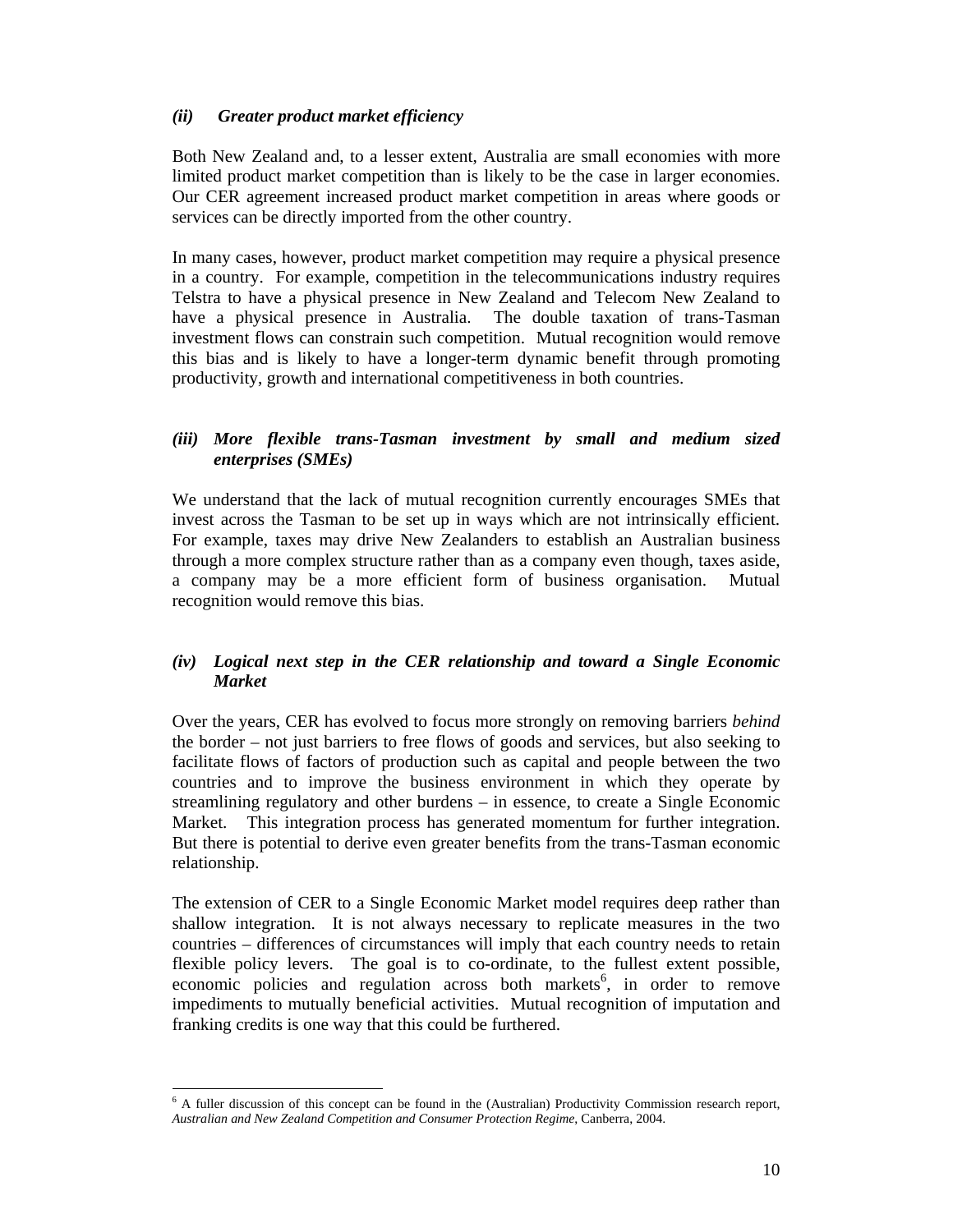By its very nature, a Single Economic Market points to mutual recognition. There are no tax barriers to investment flows among Australian states and territories, or between different regions in New Zealand. Just as it makes sense that income tax paid by a company in Victoria can be credited to its shareholders in, for example, New South Wales because of the efficiency gains that come with treating Australian states as a single market, so it makes sense for trans-Tasman investors in a single Australia-New Zealand market to operate an equivalent system of tax credits.

In both cases (whether *within* a country, or between Australia and New Zealand), the mutual recognition of imputation or franking credits would remove a disincentive for otherwise efficient investment and business transactions – something which the Single Economic Market aims to remove. Mutual recognition would allow the underlying economics rather than artificial tax barriers determine decisions on company location and organisation. This will support that broader strategic goals of the Single Economic Market, such as promoting the Australian and New Zealand markets as a single entity 'home base' from which to extend outwards to third markets.

Mutual recognition also presents an opportunity to obtain wider benefits in the way New Zealand and Australia interact with the wider international community. The Single Economic Market concept recognises that strengthening and deepening trans-Tasman economic links improves the ability of New Zealand and Australian firms to deal with the risks and opportunities presented by the growing globalisation of business, trade, rule-making and markets. Equally, the Single Economic Market gives both countries a stronger platform to look outward – to strengthen regional (Pacific and Asian) relationships and institutions, and to act as 'thought leaders' in the international convergence of rules and norms in many areas.

The *Australia's Future Tax System* discussion document notes that the purpose of the Australian review is, *inter alia*, to ensure 'appropriate incentives for investment and the promotion of efficient resource allocation to enhance productivity and international competitiveness'; and to reduce the 'complexity and compliance costs' of the tax system. On both counts, as noted above, these objectives are fully consistent with the broader Australia-New Zealand goals for the Single Economic Market.

#### *(v) Remove artificial bias for profit streaming*

Currently New Zealand's and Australia's full imputation systems provide incentives for tax to be paid in the country where the final shareholders of a company reside. This will often provide incentives for a New Zealand subsidiary of an Australian parent company or for an Australian subsidiary of a New Zealand parent company to attempt to stream profits across the Tasman. It may also provide incentives for trans-Tasman firms to attempt to shift profitable functions. These tax-driven behaviours result in real losses to the Australasian economy. Mutual recognition would reduce or eliminate these losses.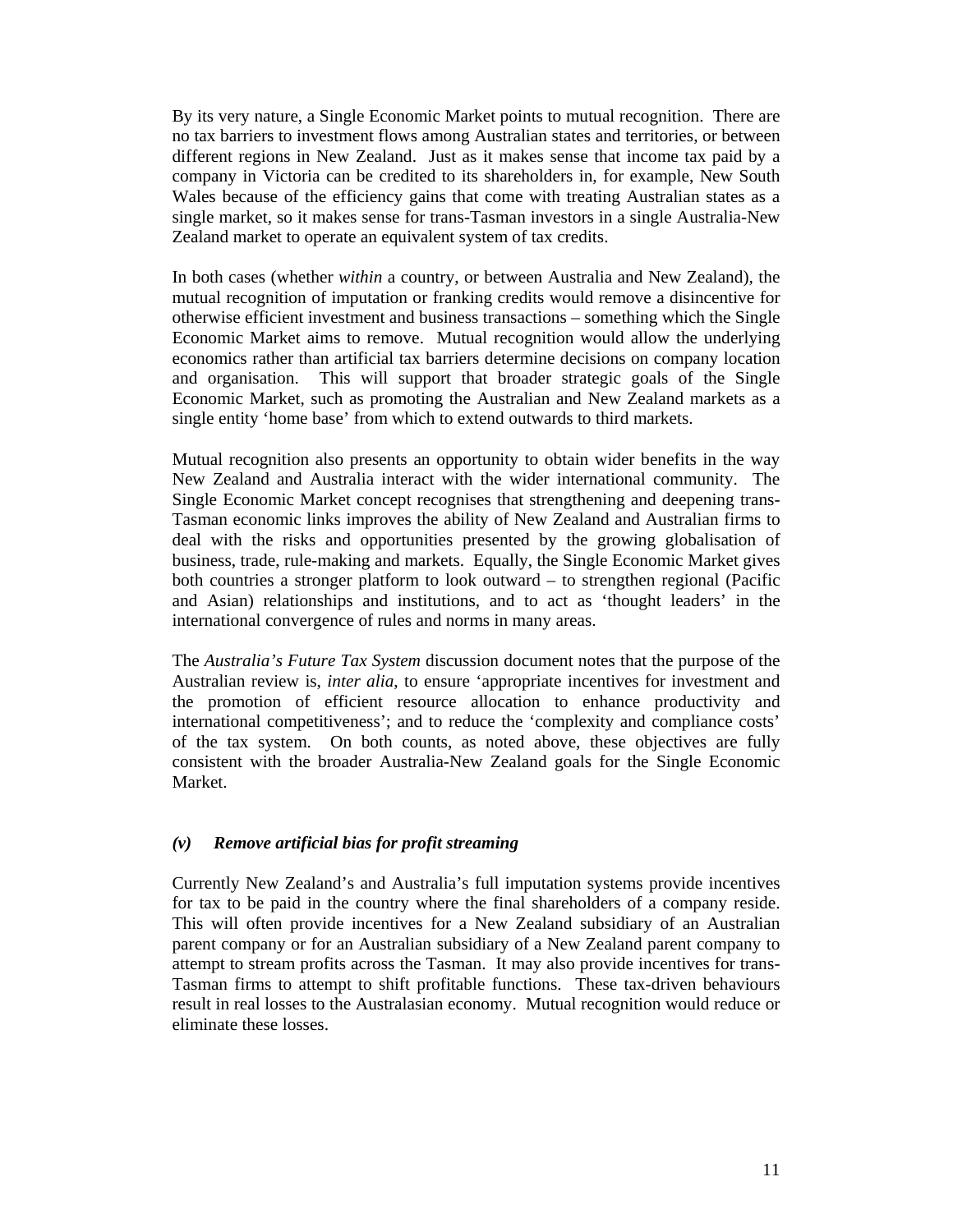#### *(vi) Increased stability of tax systems*

Mutual recognition would be also likely to increase the stability of our tax systems.

In the absence of mutual recognition, there can be incentives to stream profits across the Tasman even when our company tax rates are aligned. For New Zealand to remove these incentives for a New Zealand subsidiary of an Australian parent requires us to have a lower company tax rate than Australia. Likewise, for Australia to remove these incentives for an Australian subsidiary of a New Zealand parent requires Australia to have a lower company tax rate than New Zealand. Thus, the incentives this provides are unstable.

Clearly, other considerations such as the integrity of the personal tax system may be more important when deciding on our company tax rates. Moreover, to date both New Zealand's and Australia's company tax collections have been robust. But it is unattractive for either country to have to question whether undercutting the other's company tax rate is necessary to protect its domestic company tax base.

### **5. Implementation and status of arrangements**

### *Ways in which mutual recognition can be implemented*

While New Zealand and Australia have many aspects of their tax concepts in common, including being the only OECD members that have retained imputation, important differences exist. Appendix One examines in more detail whether these differences lead to obstacles to mutual recognition which would require adjustments to the tax systems of either country.

These differences can arise in two main areas: specific provisions implementing the imputation mechanism; and, the general provisions of the taxation of income including tax rates and the determination of the tax base.

There are important differences in the imputation rules between the two countries, particularly in the approach employed to ensure that imputation credits cannot be diverted from their economic owners. Analysis does not suggest that these differences would prevent the implementation of a mutual recognition arrangement.

There are also a number of differences in the tax bases of both countries which may result say in imputation credits being generated on income in New Zealand when similar income, if derived by an Australian company, would not generate franking credits. The converse would happen in Australia in circumstances where the Australian tax base is broader than New Zealand's. In addition, while currently the company tax rates are 30% in both countries, policy changes may result in the rates shifting out of alignment. While a wide disparity in company tax rates could call mutual recognition into question, analysis suggests that minor differences in tax rates and differences in tax base calculations would not prevent the implementation of mutual recognition.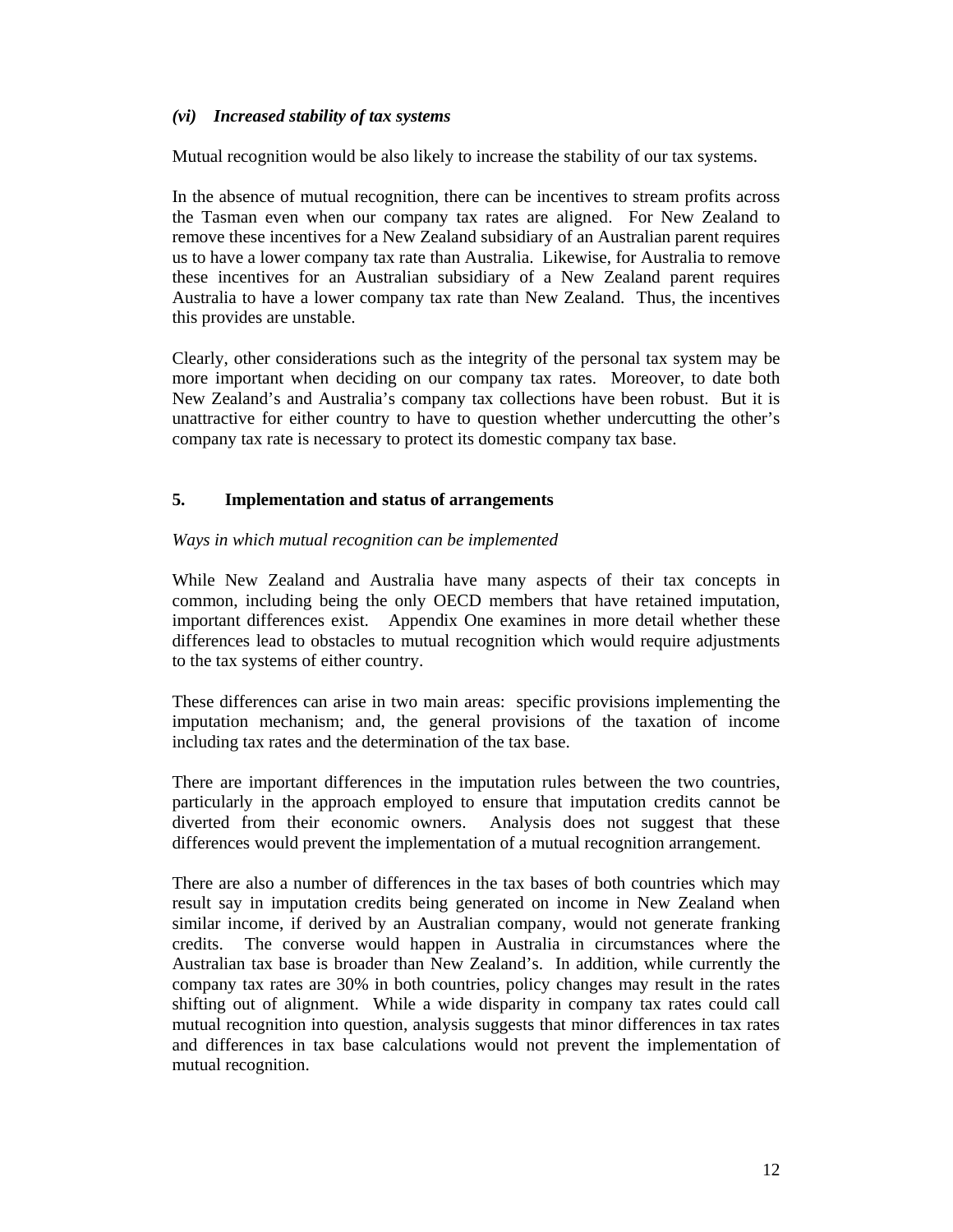There are two broad approaches to implementing a mutual recognition system. One would be to implement a detailed separate set of rules in each jurisdiction to be applied to credits arising in the other. A second, simpler approach would require New Zealand to treat franking credits as imputation credits, and Australia to deem imputation credits to be franking credits.

The second approach seems more practical although there may need to be some adjustments in particular circumstances. As a general proposition, our initial thinking is that eligibility of imputation/franking credits, including which entities pay them, should be determined by the rules of the country in which the dividend payer is located. A dividend with New Zealand imputation credits attached should have the same Australian tax consequences for an Australian shareholder as if the same shareholder received an Australian dividend with franking credits attached, and vice versa for a franked dividend received by a New Zealand shareholder.

#### *Status of mutual recognition arrangement*

Although mutual recognition would be an important extension to the economic integration between our two countries, neither country should be bound to a permanent bilateral commitment to it. This would allow either country to alter its taxation commitments in the future. However, it is standard practice in CER instruments to include a consultation mechanism. The 2003 exchange of letters on the triangular trans-Tasman tax reforms provides a useful example. A similar approach could be used for mutual recognition of imputation credits.

Under such a provision, Australia and New Zealand would be encouraged to discuss (but not to seek the other's approval for) any major changes to tax policy that could impact on the integrity of the mutual recognition arrangement. Consultation should also take place should one country make changes to its taxation law that would impact significantly on mutual recognition, such as, for example, one country unilaterally providing credits for non Australian and New Zealand taxes, or a wide disparity between the countries in the corporate tax rate as a result of a policy change.

The best form of consultation is for there to be regular discussions as required between the tax policy officials of both countries.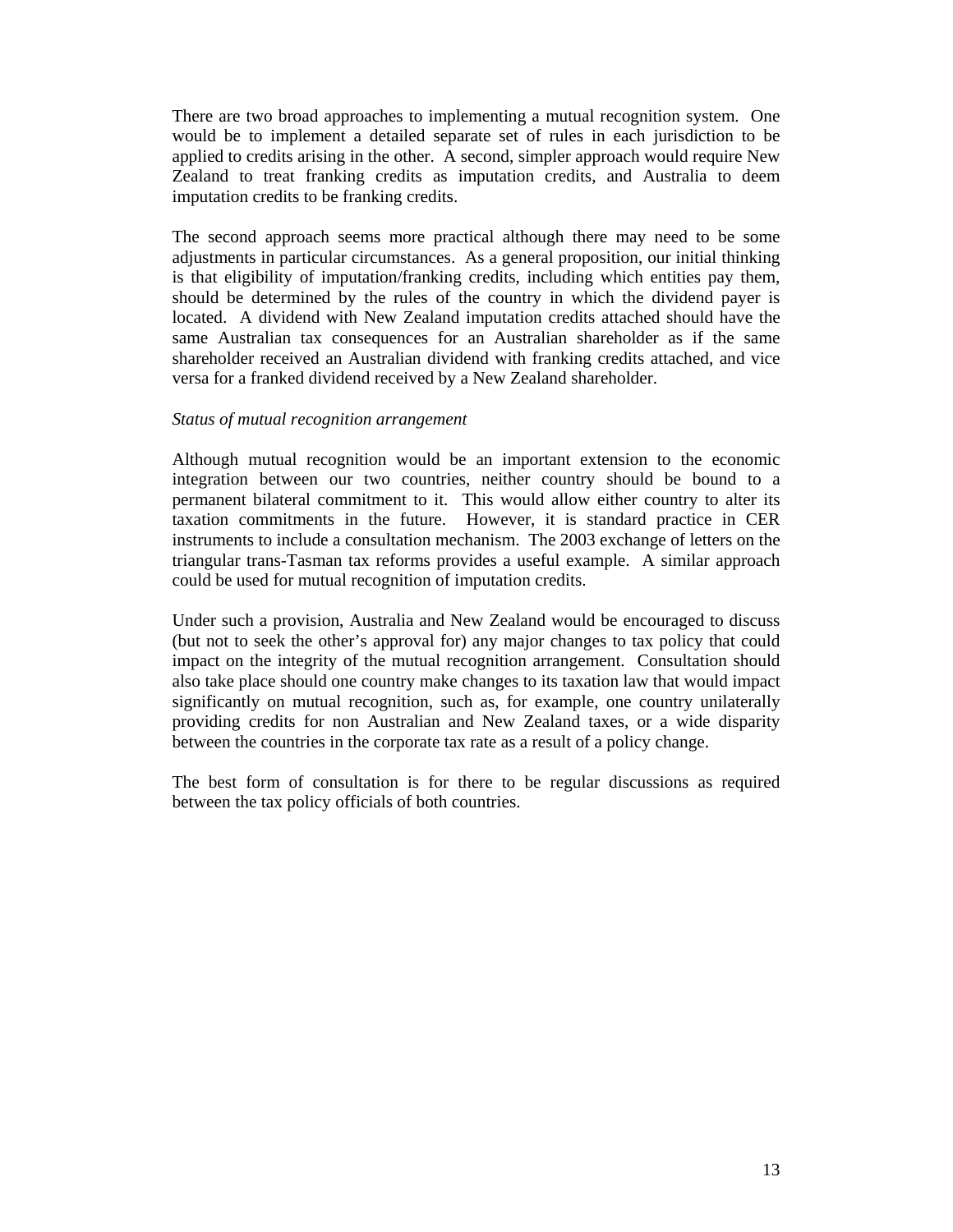#### **6. Conclusions**

We submit that Australia and New Zealand mutually recognising imputation and franking credits for income tax paid to the other country would improve the welfare of Australia and New Zealand collectively, and would be an important step towards our shared goal of a Single Economic Market. We recommend that the Australia's Future Tax System Review support this position, and that it should propose a mutual recognition regime for imputation and franking credits between Australia and New Zealand.

Vhitchewd

John Whitehead Secretary to the Treasury

**Robert Russell** Commissioner of Inland Revenue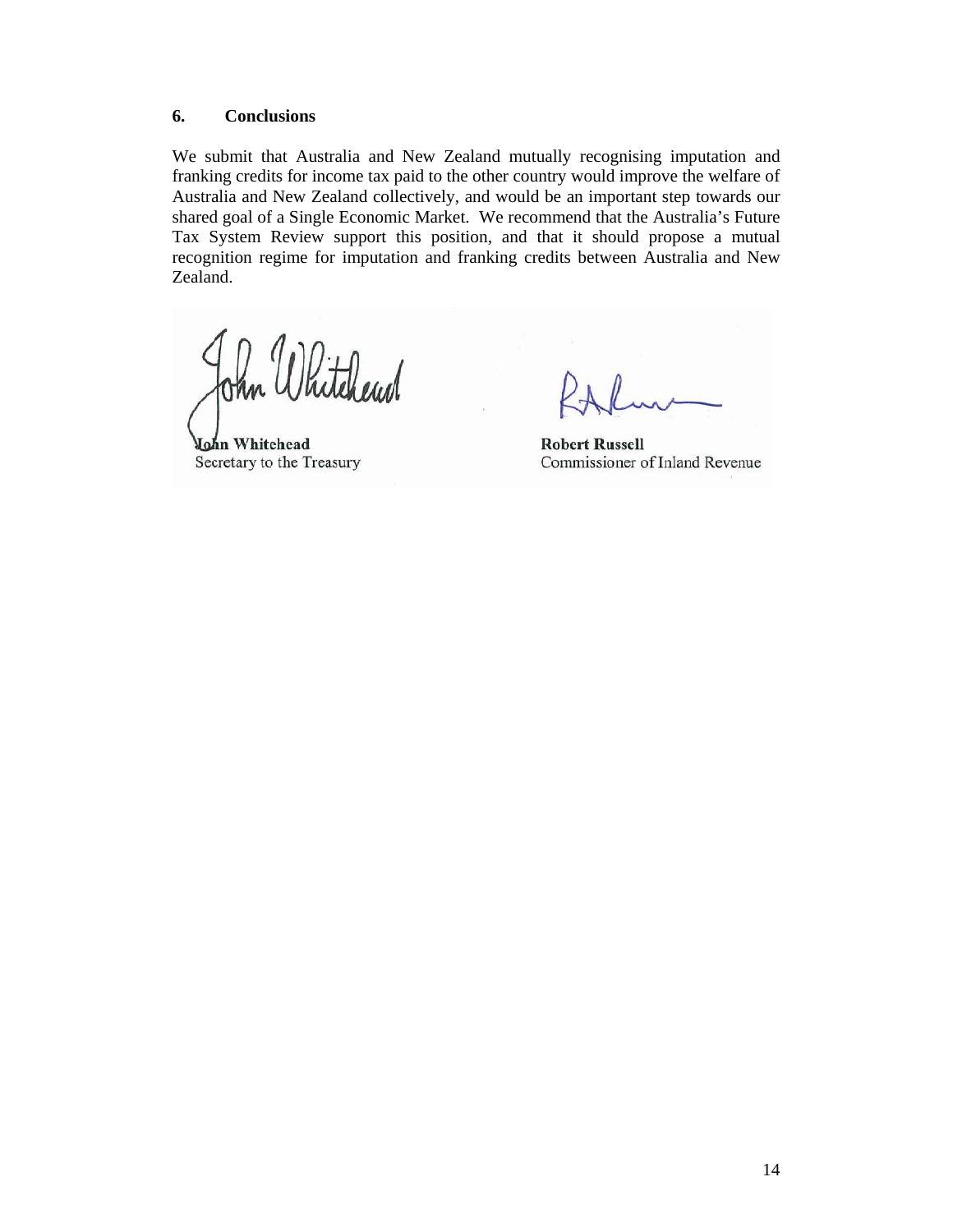## **DEVELOPING A MUTUAL RECOGNITION SYSTEM**

#### **Comparison of New Zealand and Australia's tax systems**

An important consideration in developing a mutual recognition model is for it to be consistent with other aspects of each country's tax system. We believe that our imputation systems are sufficiently similar for mutual recognition to be a practical option.

New Zealand and Australia are now the only two OECD countries with imputation systems. The New Zealand imputation system and the Australian franking credit system are based on broadly comparable principles. (A comparison of the two systems is presented in Appendix Two). To prevent double taxation of profits, both allow resident corporate tax entities that pay local tax to pass on to resident members a credit for income tax paid on profits when they distribute them.

In August 2008, the New Zealand government issued the discussion document *Streaming and refundability of imputation credits*, which was the first step in the review of the country's imputation system. As stated in the discussion document, there is no intention to change the fundamental nature of the system, but to understand whether the current rules regarding imputation credit streaming cause concerns to taxpayers and to also seek feed-back on the possibility of refunding imputation credits to certain taxpayers.

The discussion document acknowledges the attraction of aligning New Zealand's imputation system with aspects of Australia's imputation system as much as is feasible and consistent with each country's policy goals, and it seeks feed-back on the possibility of some movement in the direction of Australian anti-streaming rules.

The major substantive differences in our imputation systems appear to be in the approaches to prevent streaming of imputation credits. $^7$ 

There are also differences in the types of entities eligible for refunds of excess imputation or franking credits. Australia permits refunds for superannuation funds and some other savings-type entities to individuals and to charities (and certain other similar entities) while New Zealand allows refunds to investors in portfolio investment entities (most superannuation funds and unit trusts) and to Maori Authorities. However, excess imputation credits can be used by other New Zealand taxpayers to offset the tax liability on other income, which has the same effect as refunding the credits. The major difference between the two jurisdictions is their treatment of credits received by charities (and similar entities). New Zealand is considering whether to allow refunds of excess credits to charities.

l

<sup>&</sup>lt;sup>7</sup> New Zealand's approach is to have benchmark dividend rules as Australia has, but to prescribe detailed shareholder continuity requirements for companies, and to buttress these with specific anti-streaming rules and prohibitions against certain imputation selling transactions. New Zealand does not currently have rules comparable to Australia's exempting credit and holding period rules.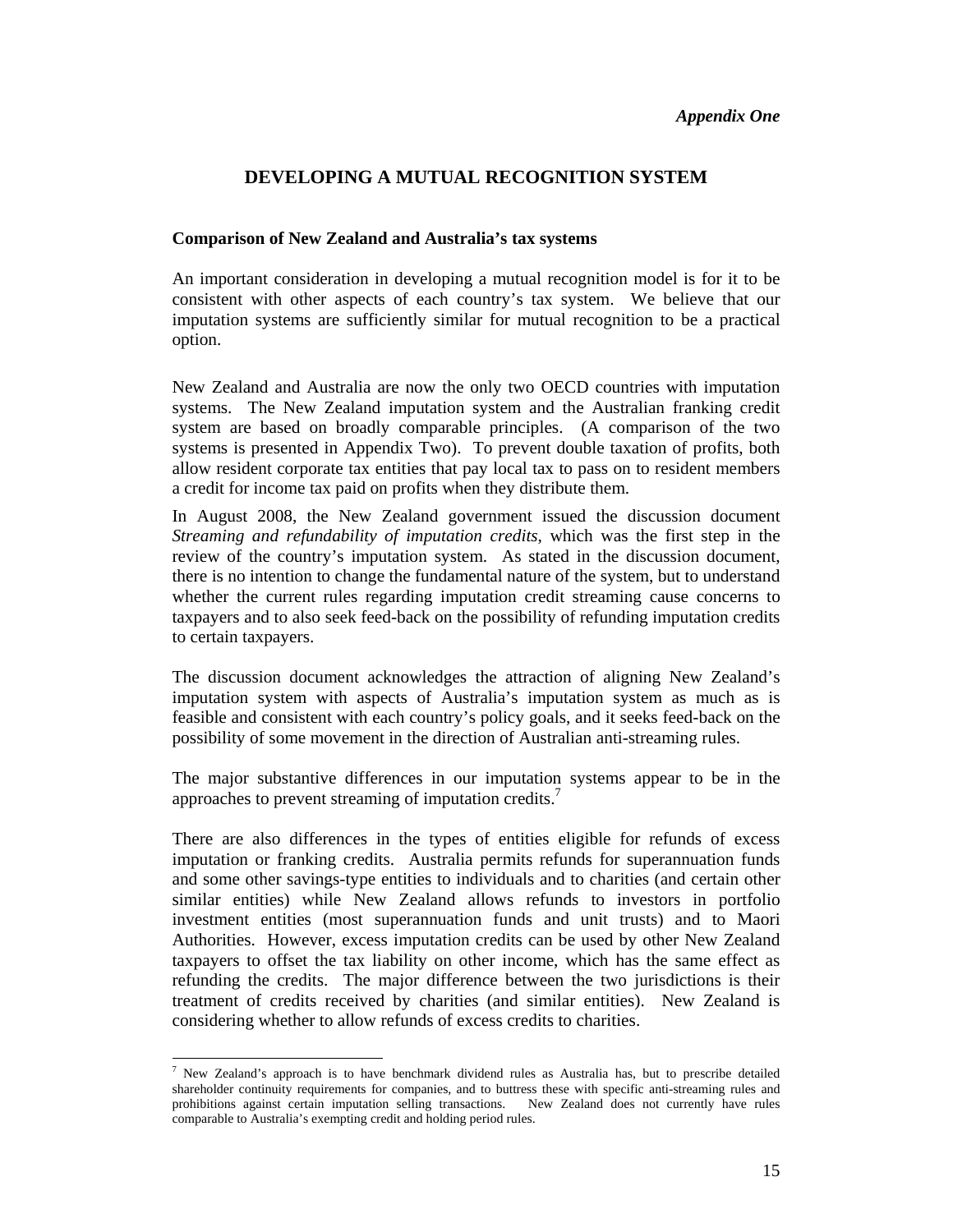#### **Designing a mutual recognition system**

There are two broad options for implementing mutual recognition. Any final arrangement could be a mixture of the two.

The first broad approach assumes that imputation credits and franking credits can be made to be completely interchangeable by creating a specific regime for recognizing imputation credits in Australia and franking credits in New Zealand. A precedent exists in the current rules for trans-Tasman imputation, which incorporate Australian companies into New Zealand's imputation system (and vice versa in Australia).

A simpler and preferable approach is for both countries to amend their respective tax legislation so that franking credits and imputation credits could simply be deemed to be the same and to have similar tax consequences in both countries.When a company paid tax in both countries, there should in theory be no need to distinguish between the two when attaching the tax paid as franking credits or imputation credits. The current domestic rules for crediting of taxes to the imputation credit and franking credit accounts would remain. However, creditable taxes would be extended to include both Australian and New Zealand taxes (including withholding taxes, as is currently the case in the trans-Tasman imputation rules).

For mutual recognition to proceed, it would not be necessary for there to be complete alignment of imputation systems. There may be a need to align some aspects, such as the date at which the balances are tested, and possibly some of the anti-streaming provisions so that each jurisdiction is satisfied that credits could not be streamed in the other country in a way which is contrary to their own policy. These details could be considered in design of the regime.

Differences in both countries tax and corporation law systems should not provide insurmountable problems to implementation of mutual recognition. Some of the issues to consider include:

- *Tax base differences* we do not consider existing tax base differences to be incompatible with mutual recognition or that there needs to be any special rules to account for them. For example, Australian franking credits may reflect tax paid under Australia's broad base capital gains tax. New Zealand should allow those credits against a shareholder's tax liability notwithstanding it does not have an equivalent tax. Conversely, Australia would provide credits in respect of profits that would not be taxable in Australia in situations where the New Zealand tax base is broader.
- *Definition of dividend* whether a 'dividend' to which a credit may be attached be determined under the law of the payer or the recipient. Our initial thinking is that the former is preferable.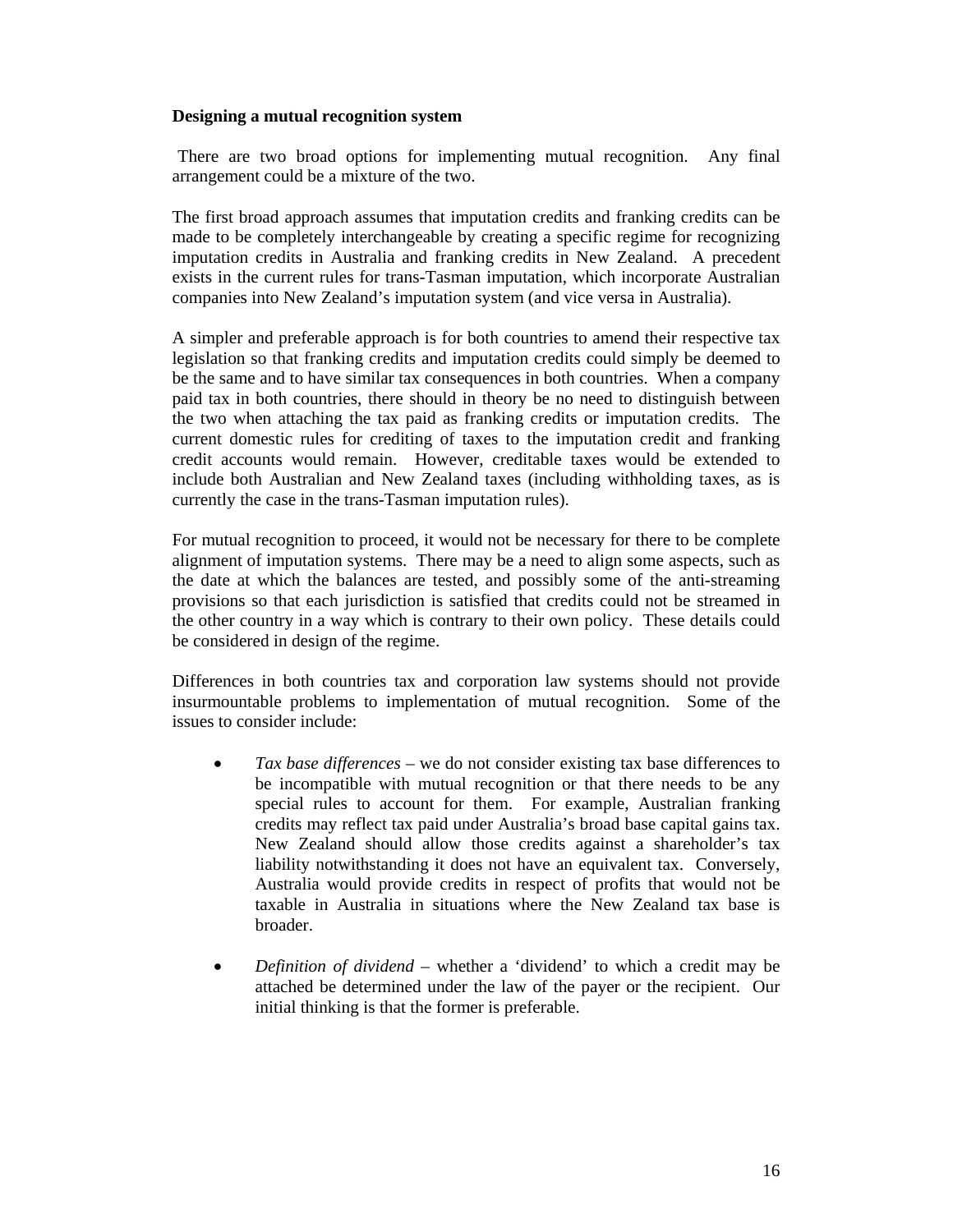- *Arbitrage* whether any arbitrage opportunities give rise to tax base concerns, such as potentially arises with the different rules on what constitutes debt and equity. Our initial thinking is that the law of the dividend paying country should prima facie determine imputation/franking status of a particular distribution.
- *Corporate tax rates –* mutual recognition should still apply if there was a minor divergence in corporate tax rates (and hence the calculation of credits) from their current equality. A wide disparity, however, could call the mutual recognition arrangement into question.
- *Transitional rules* for example, treatment of pre-effective date credits versus post-effective date credits.

Therefore design issues should not pose major problems following a decision to proceed in principle with mutual recognition.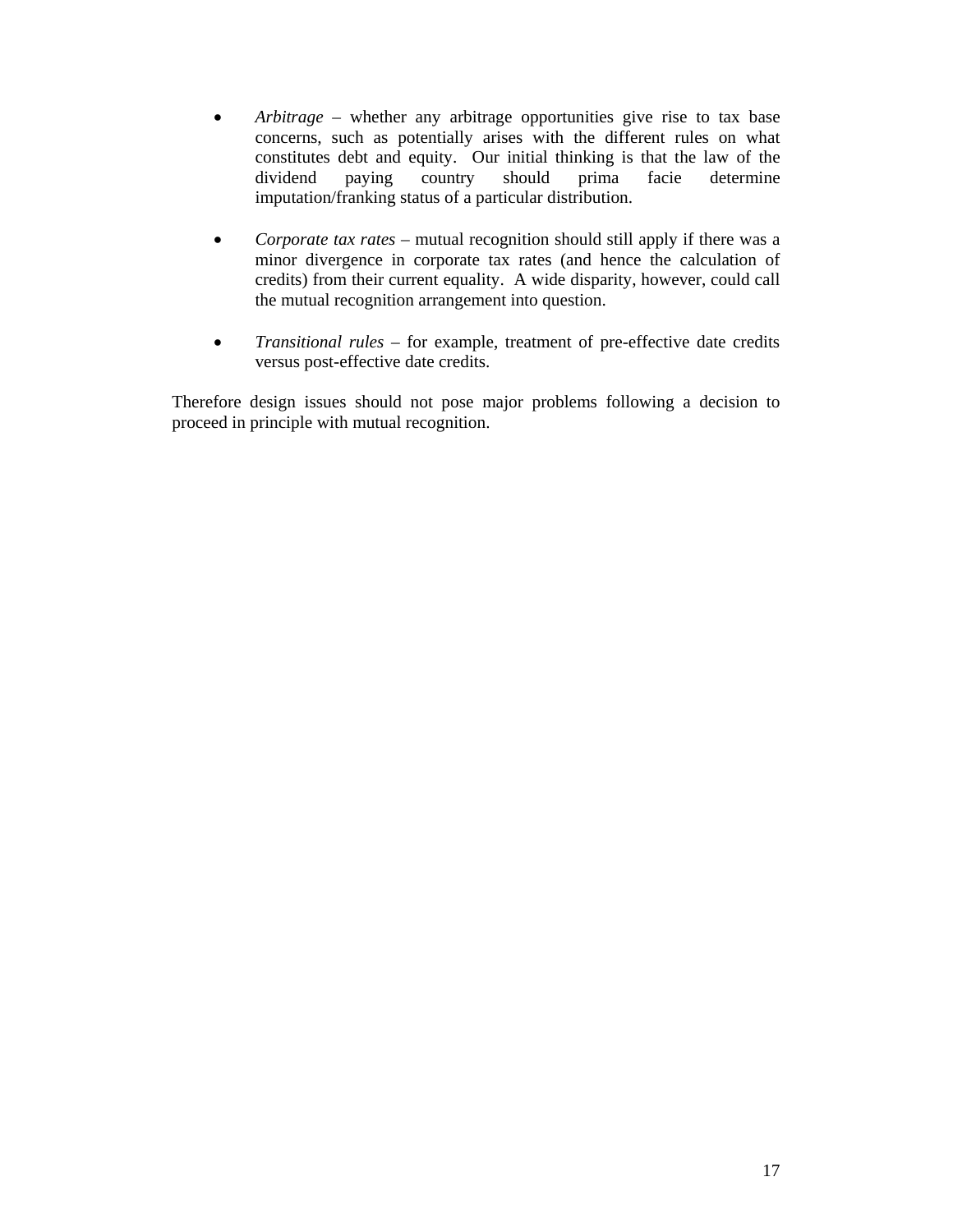### **How the mutual recognition would look in practice**

*Example 1: Basic mutual recognition* 

Australian shareholder in New Zealand company

Consider a New Zealand company that has an Australian and a New Zealand shareholder, each owning 50 percent of the shares. The company earns \$4,000 of New Zealand income, with an effective tax rate of 30%, so \$1200 of company tax is paid. The company distributes 50 percent of its net income as shown in Figure One.

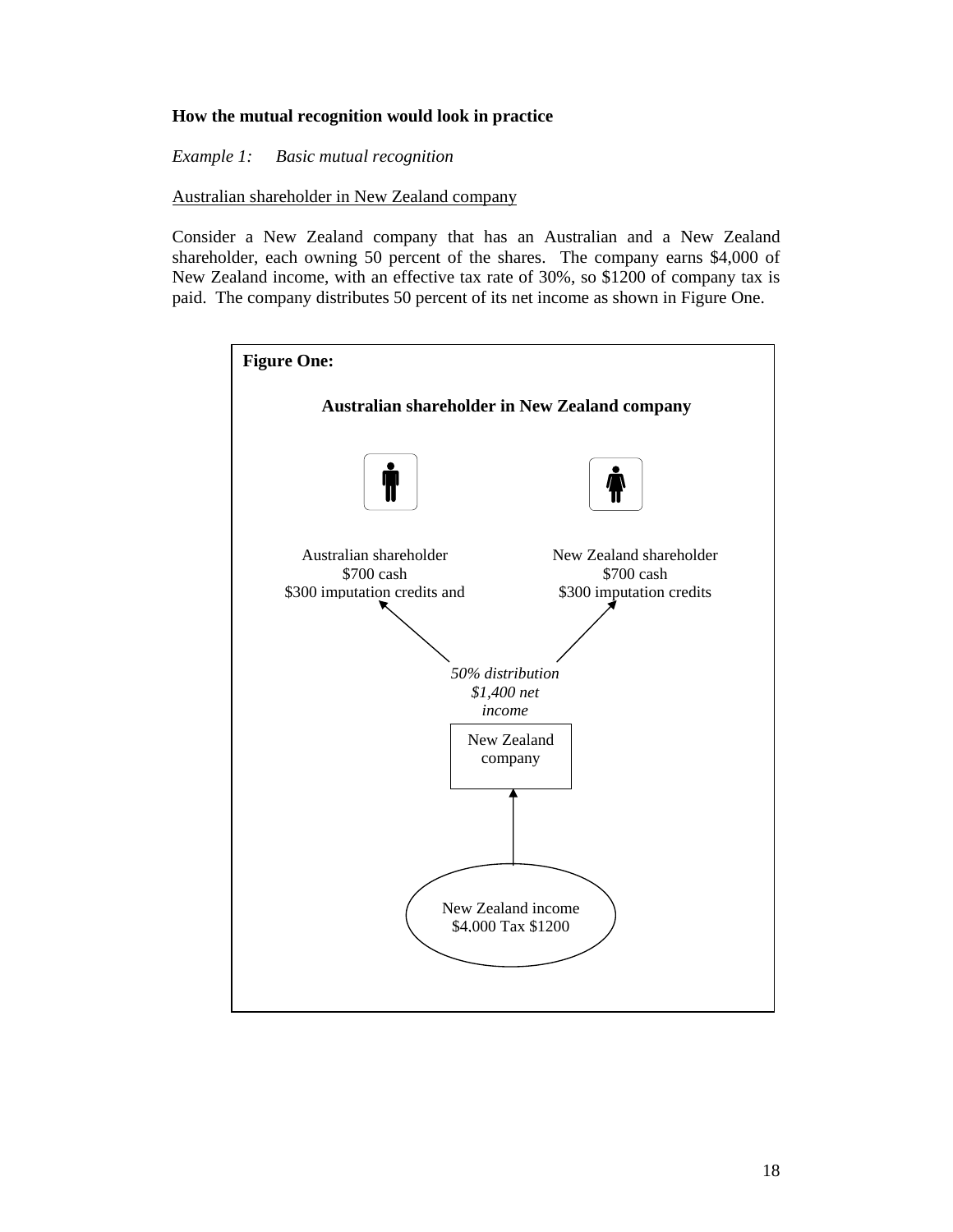The New Zealand foreign investor tax credit rules provide a tax credit to New Zealand companies which distribute imputed dividends to non-residents. Specifically, a New Zealand company distributing imputed dividends to non-residents will provide a supplementary dividend calculated by multiplying the imputation credits the company would usually distribute to non-residents by a factor of .411806. The supplementary dividend is equal to the amount of the non-resident withholding tax when the dividend is fully imputed. The imputation credit distributed to the non-resident is reduced by the amount of the foreign investor tax credit. The application of the FITC rules would need to be considered in a mutual recognition context. However, for the purposes of illustration, this example will assume that the non-resident withholding tax will be treated as the equivalent of an imputation credit.

Under mutual recognition, the \$700 cash dividend would therefore be grossed up by the \$180 imputation credit and \$120 non-resident withholding tax to give a franked distribution of \$1000 for Australian tax purposes. The taxation consequences for various Australia investor tax rates and investor types would follow the same consequences as if they received a franked distribution from an Australian company. as shown in Table Three.

#### **TABLE THREE**

THE TAX TREATMENT BY AN AUSTRALIAN INVESTOR OF A FULLY IMPUTED NEW ZEALAND DIVIDEND UNDER MUTUAL RECOGNITION

|                                                         | 46.5%  | 15%     |
|---------------------------------------------------------|--------|---------|
| Franked distribution                                    | \$1000 | \$880   |
| Supplementary dividend=Non-<br>resident withholding tax |        | \$120   |
| Tax due                                                 | \$465  | \$150   |
| Franking credits                                        | \$300  | \$300   |
| Further tax payable/(refundable)                        | \$165  | (\$150) |
| <b>Net</b>                                              | \$535  | \$850   |
| Effective tax rate <sup>1</sup>                         | 46.5%  | 15%     |

This is the same tax result as if the Australian investor had invested in an Australian company with the equivalent income and tax paid.

The New Zealand resident shareholder would have the same tax consequences as under current law. There need not be any difference in the way the New Zealand company would comply with its imputation obligations.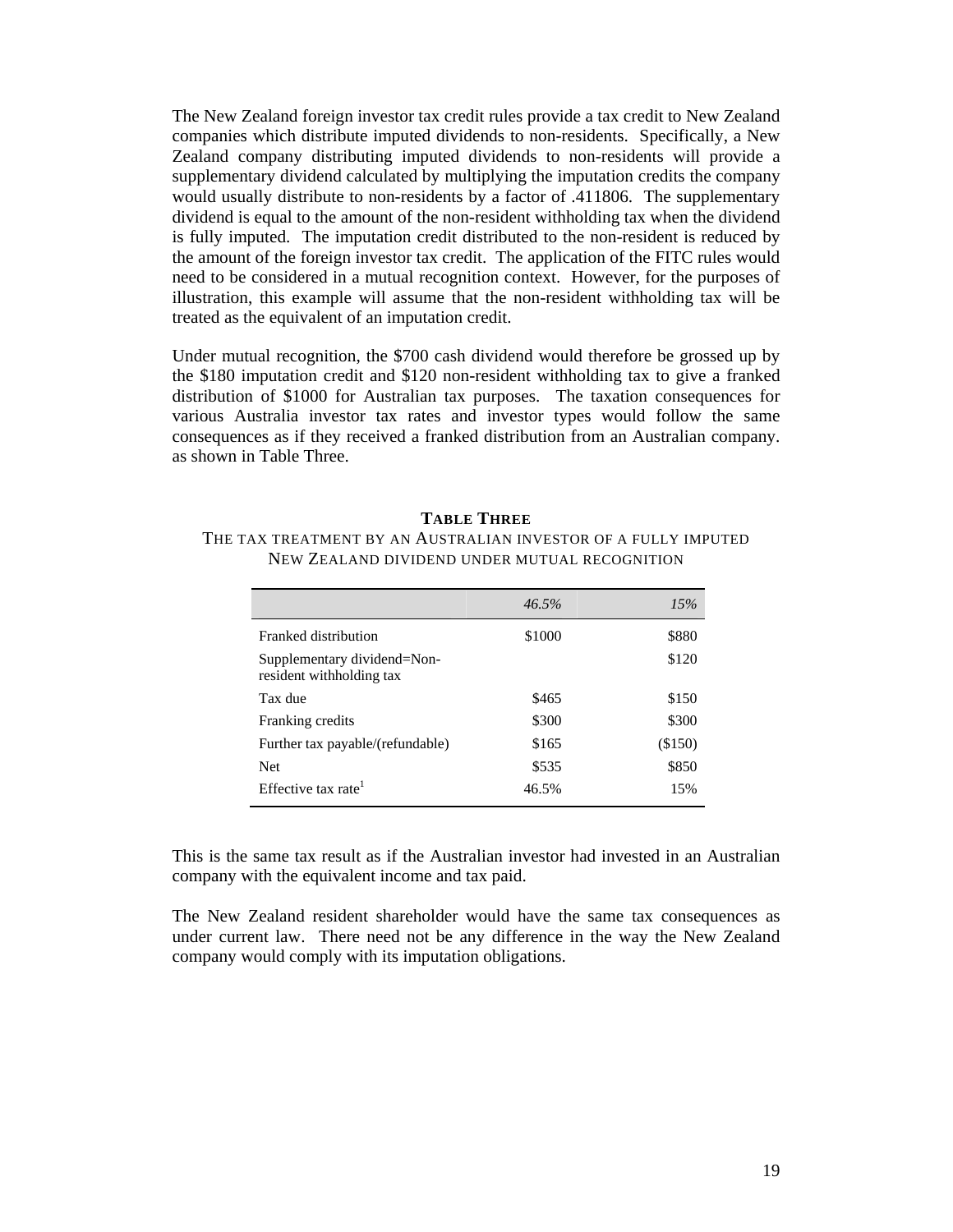### New Zealand shareholder in Australian company

Similar effective tax consequences to both the investor and the company would occur in the converse situation of a New Zealander investing in an Australian company, deriving only Australian sourced income with tax paid at 30%, and paying fully franked dividends. The \$700 cash distribution, plus \$300 franking credits would result in a \$100 taxable dividend for New Zealand tax purposes. This is shown in Figure Two.

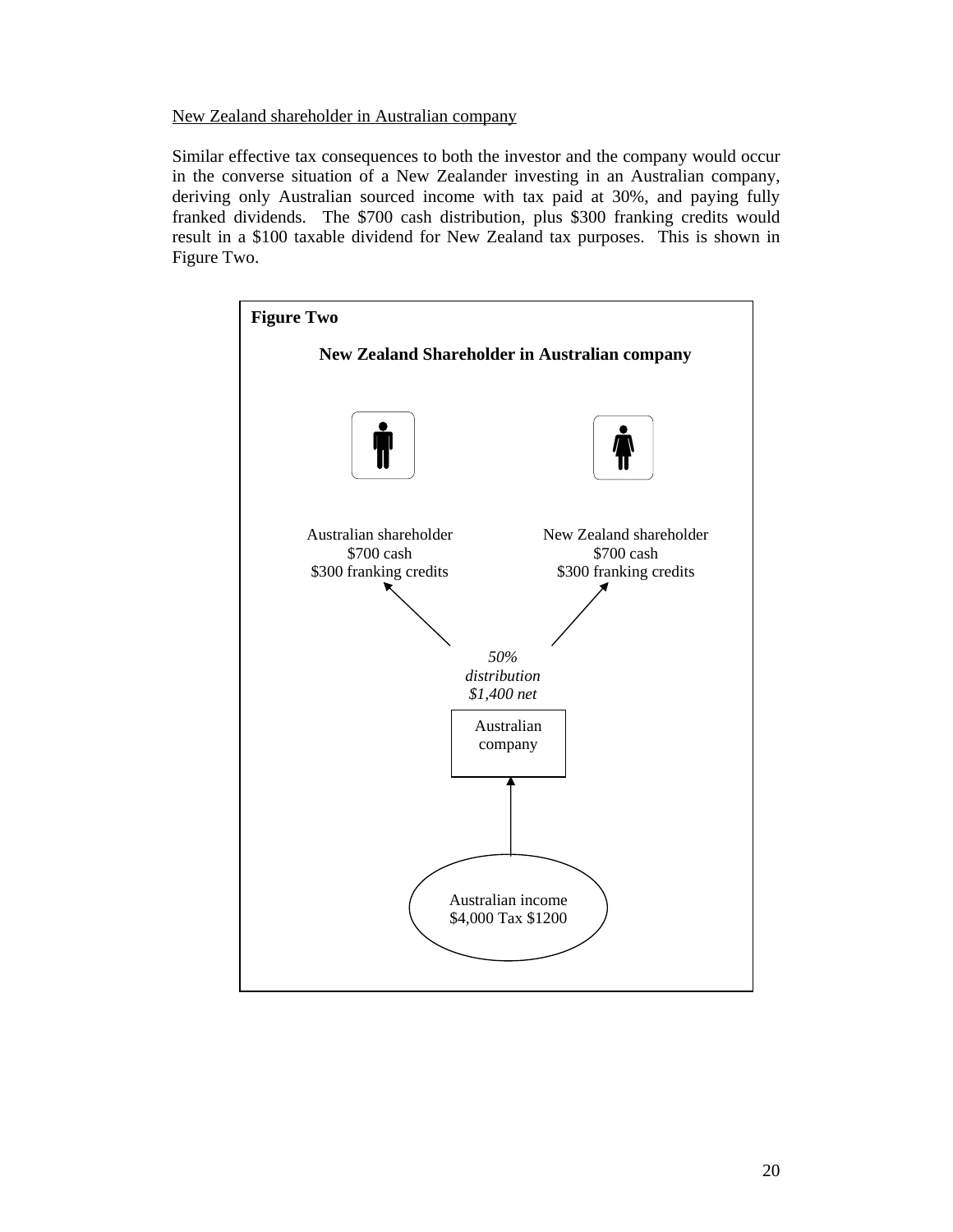The tax effects for various New Zealand investor tax rates and investor types are shown in Table Four.

#### **TABLE FOUR**

#### THE TAX TREATMENT BY A NEW ZEALAND INVESTOR OF A FULLY FRANKED AUSTRALIAN DIVIDEND UNDER MUTUAL RECOGNITION

|                                                    | 39%%   | 21%       |
|----------------------------------------------------|--------|-----------|
| Taxable dividend                                   | \$1000 | \$1000    |
| Tax due                                            | \$390  | \$210     |
| Imputation credits*                                | \$300  | \$300     |
| Further tax payable/(refundable<br>or offsettable) | \$90   | $($ \$90) |
| <b>Net</b>                                         | \$610  | \$790     |
| Effective tax rate <sup>1</sup>                    | 39%    | 21%       |

When the 21% investor is an individual, the \$90 excess imputation credits can be offset against the tax liability on other income, and any remaining excess will be carried for offset in future tax years. If the 21% investor is investing in the Australian shares through a portfolio investment entity (PIE) the excess credits are rebated to the PIE for the benefit of the investor.<sup>8</sup>

The Australian-resident shareholder would have the same tax consequences as under current law. There need not be any difference in the way the Australian company would comply with its franking obligations.

#### *Example 2: Triangular investment*

l

Consider an Australian company that has an Australian and a New Zealand shareholder, holding respectively 80 percent and 20 percent of the shares. The company earns \$3,000 of Australian income and \$1,000 of New Zealand income, in the same unit of currency. The effective tax rate in both countries is assumed to be 30%, so \$900 in tax is paid on the Australian income and \$300 tax is paid on the New Zealand income. This is shown in Figure Three.

<sup>&</sup>lt;sup>8</sup> For simplicity of comparison, the PIE tax rate was shown as 21%. However, PIEs do not have a 21% tax rate, although they do have a 19.5% tax rate for some investors.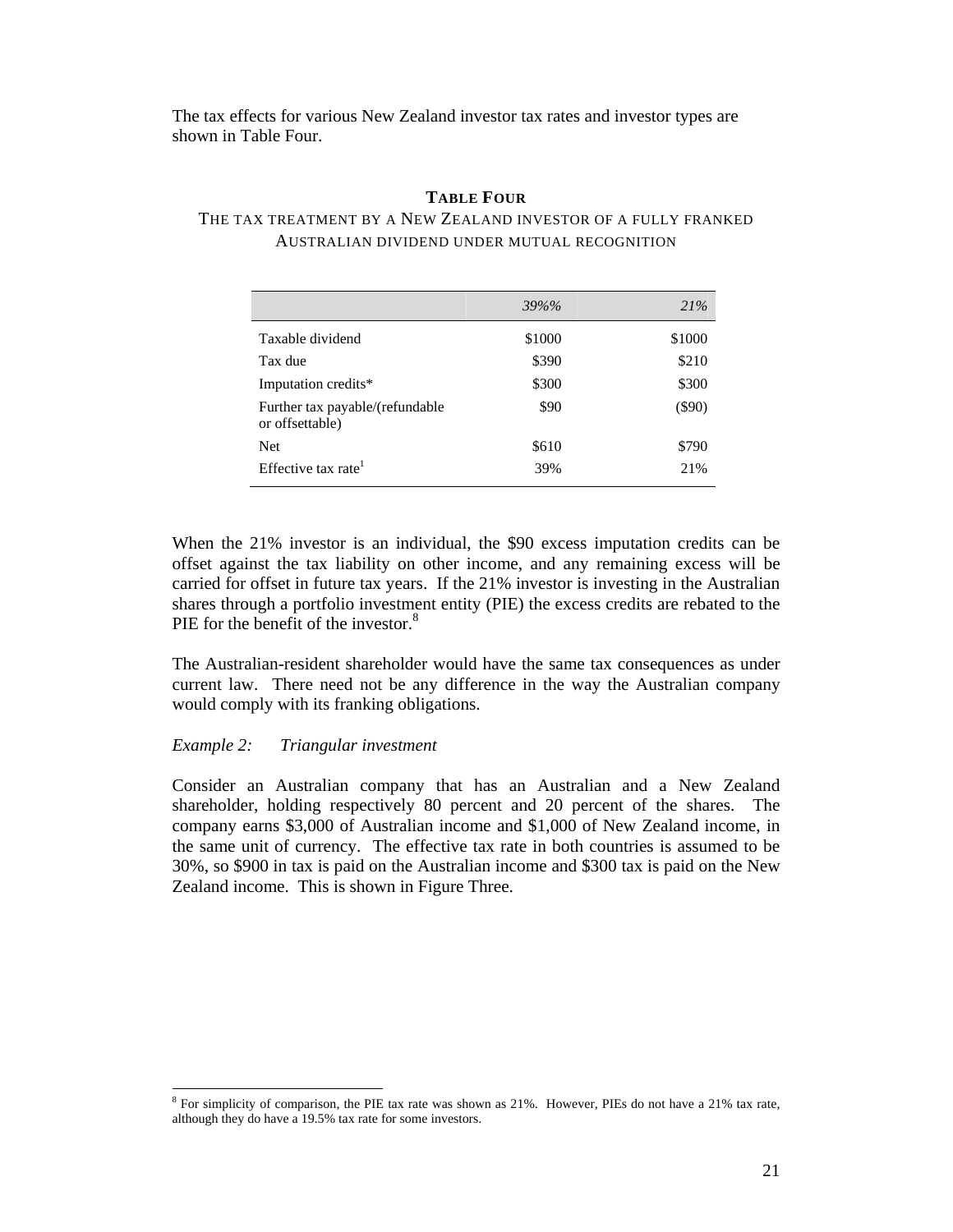

The following discussion illustrates the comparative benefits to Australian and New Zealand-resident shareholders of mutual recognition over the current trans-Tasman triangular rules. The first variation looks at the situation of a 50 percent distribution of profits, and the second examines the case of a 100 percent distribution.

Table Five table illustrates what would happen under both the current trans-Tasman imputation rules and the proposed reform to the tax payable on the dividends received by the New Zealand shareholder. (Ignore supplementary dividends and non-resident withholding tax for the purposes of the example.) Under the current trans-Tasman imputation rules, the New Zealand shareholder can only claim credit for her pro-rata share of New Zealand imputation credits, that is, \$60 (20 percent of \$300).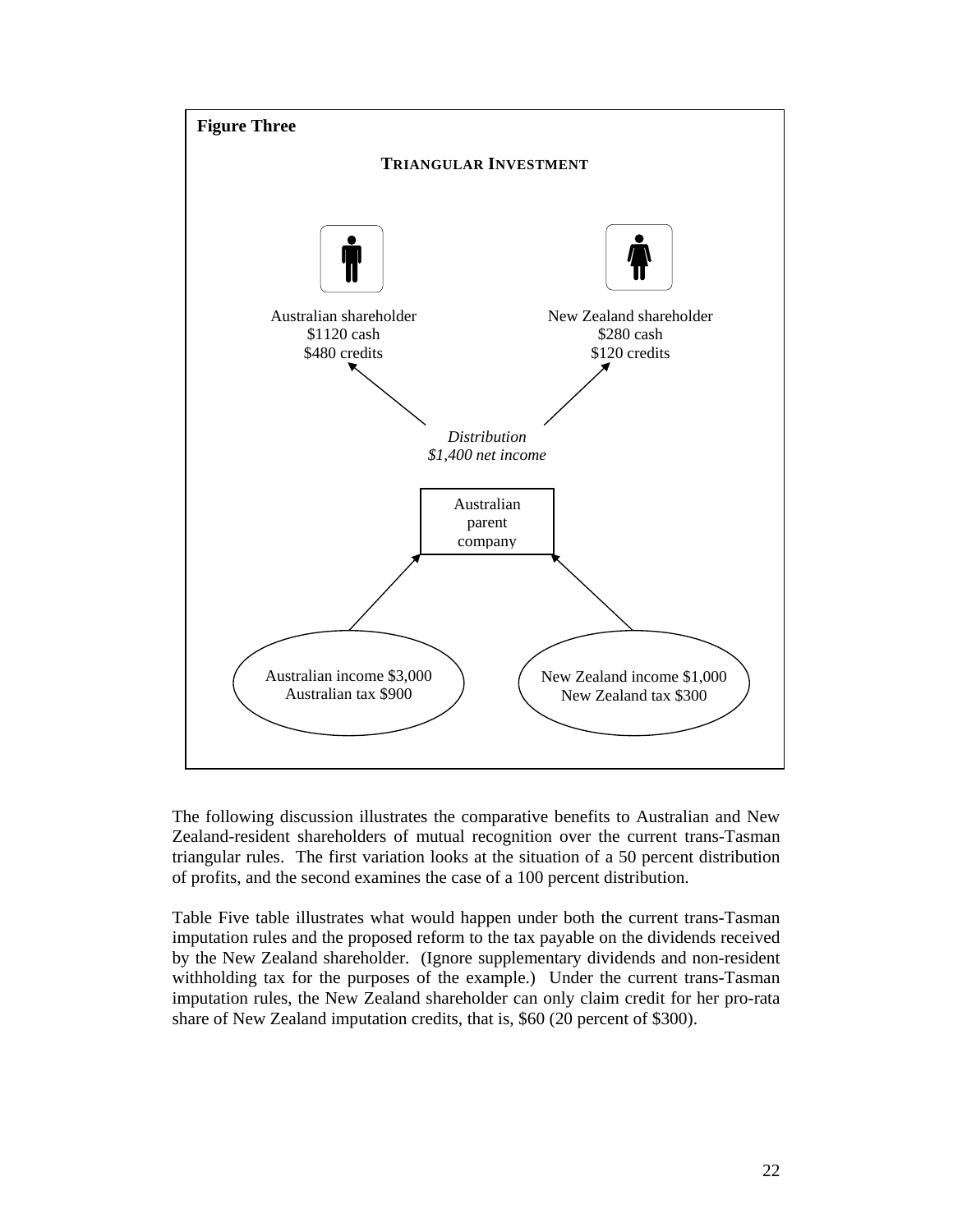#### **TABLE FIVE**

|                                    | Triangular | Mutual recognition |
|------------------------------------|------------|--------------------|
| Cash dividend                      | \$280      | \$280              |
| <b>Imputation/Franking credits</b> | $$60*$     | $$120**$           |
| Gross income                       | \$340      | \$400              |
| Tax due $\omega$ 39%               | \$133      | \$156              |
| <b>Imputation/Franking credits</b> | $$60*$     | $$120**$           |
| Tax payable                        | \$73       | \$36               |
| Net dividend                       | \$207      | \$244              |
| Effective tax rate                 | 48%        | 39%                |
|                                    |            |                    |

# THE TAX TREATMENT BY A NEW ZEALAND INVESTOR UNDER MUTUAL RECOGNITION WITH 50 PERCENT DISTRIBUTION

\*Imputation credits

\*\*Franking credits

Under the trans-Tasman imputation rules there are insufficient credits to fully impute the dividend. Under mutual recognition, New Zealand investors are therefore in the same position as if they had received a dividend from a New Zealand company. There is also no wastage of franking credits and imputation credits that would incur under that regime.

The tax treatment of the Australian shareholder in Figure Three would be no different under either scenario, as he would receive a fully franked dividend, and use the \$480 franking credits against his Australian tax liability.

If New Zealand imputation credits were deemed to be equivalent to franking credits the Australian company's franking credit account under mutual recognition could appear as follows:

|                         | <b>Franking Account</b> |       |             |
|-------------------------|-------------------------|-------|-------------|
|                         | Dr                      | € 'r  | Bal         |
| Tax paid in Australia   |                         | \$900 | \$900 Cr    |
| Tax paid in New Zealand |                         | \$300 | $$1,200$ Cr |
| Dividend                | \$600                   |       | \$600 Cr    |

#### AUSTRALIAN COMPANY'S FRANKING CREDIT ACCOUNT UNDER MUTUAL RECOGNITION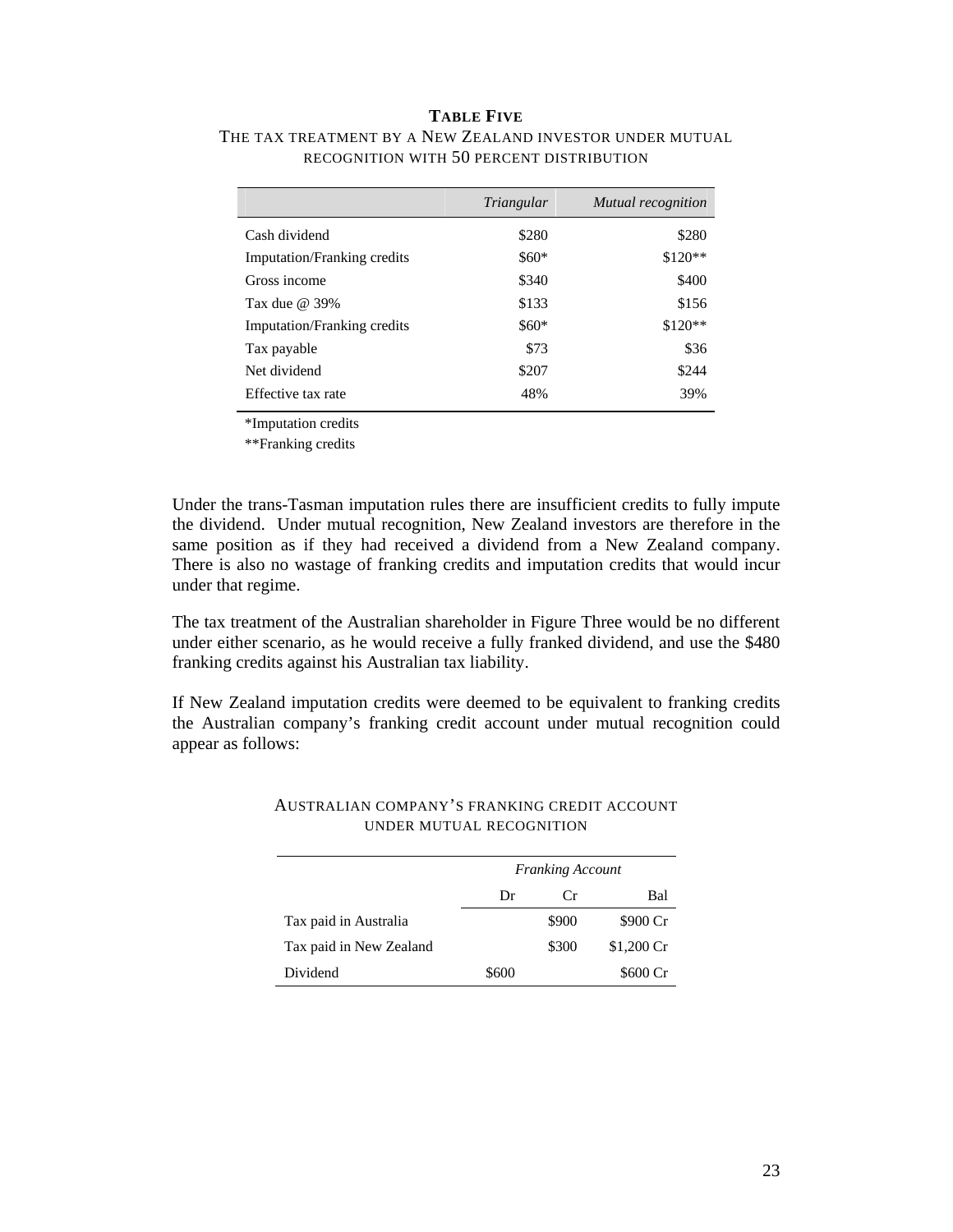If the company made a 100 percent distribution of profits the impact on the New Zealand shareholder would be as shown in Table Six.

#### **TABLE SIX**

### THE TAX TREATMENT OF TRIANGULAR INVESTMENT INCOME BY A NEW ZEALAND INVESTOR, BEFORE AND AFTER THE MUTUAL RECOGNITION WITH 100 PERCENT DISTRIBUTION

|                                        | Triangular | Mutual recognition |
|----------------------------------------|------------|--------------------|
| Cash dividend                          | \$560      | \$560              |
| Imputation credits/franking<br>credits | $$60*$     | $$240**$           |
| Gross income                           | \$620      | \$800              |
| Tax due $\omega$ 39%                   | \$242      | \$312              |
| Imputation credits/franking<br>credits | $$60*$     | $$240**$           |
| Tax payable                            | \$182      | \$72               |
| Net dividend                           | \$378      | \$488              |
| Effective tax rate                     | 52.75%     | 39%                |

\* Imputation credits

\*\* Franking credits

The New Zealand investor in is worse off under the trans-Tasman imputation rules owing to the limitation on the number of imputation credits that she can use. She still pays tax at her marginal rate on the gross company income under mutual recognition.

The Australian investor is worse off under the trans-Tasman imputation rules as he receives a partially franked dividend, whereas he would receive full credits under mutual recognition.

The Australian company's franking credit account could be:

|                         | <b>Franking Account</b> |          |             |
|-------------------------|-------------------------|----------|-------------|
|                         | Dr                      | $\alpha$ | Bal         |
| Tax paid in Australia   |                         | \$900    | \$900 Cr    |
| Tax paid in New Zealand |                         | \$300    | $$1,200$ Cr |
| Dividend                | \$1,200                 |          | nil         |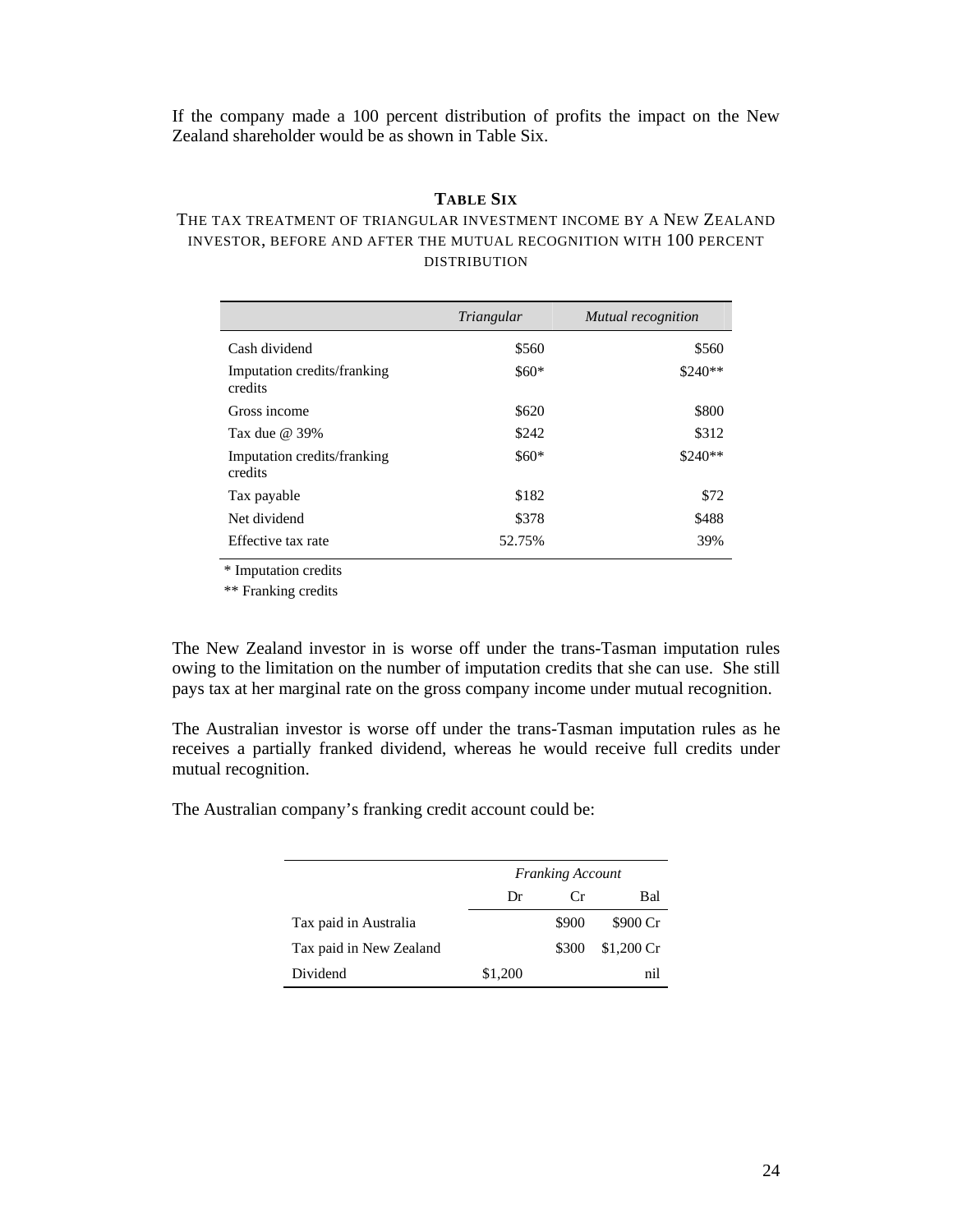# **THE AUSTRALIAN AND NEW ZEALAND IMPUTATION RULES COMPARED**

# **Company tax rate**

| Australia | <b>New Zealand</b> |
|-----------|--------------------|
| 30%       | 30%                |

#### **Maintenance of account**

|                                                            | <b>Australia</b> | <b>New Zealand</b>                                  |
|------------------------------------------------------------|------------------|-----------------------------------------------------|
| Is maintaining an imputation<br>credit account compulsory? | No               | <b>Yes (for New Zealand resident)</b><br>companies) |

# **Type of instrument**

| What instrument can distributions   Must be a distribution from<br>have imputation/franking credits<br>attached? | equity<br>Detailed tax rules to distinguish                 | Must be a distribution from<br>equity.<br>Tax rules generally follow a legal |
|------------------------------------------------------------------------------------------------------------------|-------------------------------------------------------------|------------------------------------------------------------------------------|
|                                                                                                                  | debt and equity instruments.<br>Generally, follow substance | form approach                                                                |
|                                                                                                                  | approach                                                    |                                                                              |

# **Entities that can attach franking/imputation credits**

| <b>Entity</b>                                                                   | <b>Australia</b>                                                                                                                  | <b>New Zealand</b>                                                                                                                                                                                         |
|---------------------------------------------------------------------------------|-----------------------------------------------------------------------------------------------------------------------------------|------------------------------------------------------------------------------------------------------------------------------------------------------------------------------------------------------------|
| Company                                                                         | Yes:<br>"A body corporate; or<br>any other unincorporated<br>association or body of persons"<br>Distribution must be from profits | Yes:<br>"A body corporate; or other<br>entity that has a legal existence<br>separate from that of its<br>members"<br>Distribution permitted provided<br>solvency certificate signed by<br><b>Directors</b> |
| Mutual life insurance companies                                                 | N <sub>o</sub>                                                                                                                    |                                                                                                                                                                                                            |
| Life insurance company                                                          | $Yes - special rules$                                                                                                             | Yes                                                                                                                                                                                                        |
| Company trustees acting in their<br>capacity as trustee                         | N <sub>o</sub>                                                                                                                    | No (except group investment<br>funds deriving Category A<br>income)                                                                                                                                        |
| Company whose constitution<br>prohibits distributions to<br>shareholders/owners |                                                                                                                                   | No                                                                                                                                                                                                         |
| Partnership or joint venture                                                    | N <sub>o</sub>                                                                                                                    | N <sub>o</sub>                                                                                                                                                                                             |
| Unit trust                                                                      | Yes- in some circumstances                                                                                                        | Yes                                                                                                                                                                                                        |
| Group investment fund deriving<br>category A income                             | <b>NA</b>                                                                                                                         | $Yes - special rules$                                                                                                                                                                                      |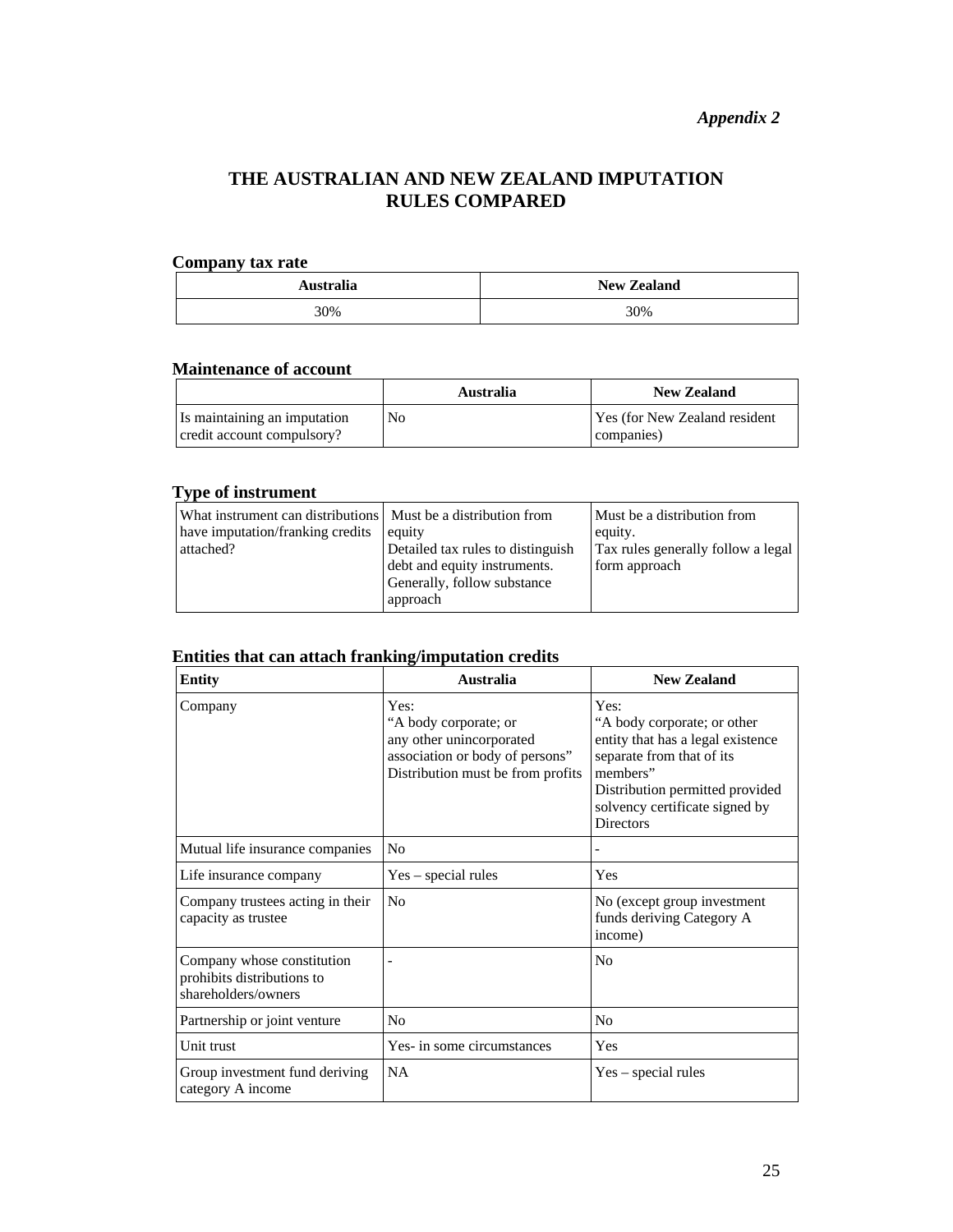| <b>Entity</b>                                                                                                         | <b>Australia</b>          | <b>New Zealand</b>        |
|-----------------------------------------------------------------------------------------------------------------------|---------------------------|---------------------------|
| Pooled development funds                                                                                              | Yes – special rules       |                           |
| Corporate limited partnerships                                                                                        | Yes                       |                           |
| Public trading trust                                                                                                  | Yes                       |                           |
| Non-resident                                                                                                          | No (except trans -Tasman) | No (except trans -Tasman) |
| Dual resident treated as non-<br>resident by DTA                                                                      |                           | N <sub>0</sub>            |
| Company deriving exempt<br>income only                                                                                |                           | $No$ – special rules      |
| Exempting company                                                                                                     | Yes - special rules       |                           |
| Cooperative companies                                                                                                 | Yes – special rules       | Yes                       |
| Airport operator, statutory<br>producer board, friendly society,<br>industrial/provident society,<br>building society |                           | Yes                       |
| Local authority, Crown Research<br>Institute, subsidiary company of<br>ACC, Maori Authority                           |                           | N <sub>0</sub>            |

#### **Account keeping**

| Requirement                                                                                        | <b>Australia</b> | <b>New Zealand</b> |
|----------------------------------------------------------------------------------------------------|------------------|--------------------|
| Account must be maintained to<br>record the amount of tax that can<br>be credited to shareholders. | Yes              | Yes                |
| Currency the account must be<br>kept in:                                                           | Australian       | New Zealand        |

# **Imputation/franking period**

| <b>Period</b>                                                                                                | Australia                                                                                                                                           | <b>New Zealand</b>                                                                                                             |
|--------------------------------------------------------------------------------------------------------------|-----------------------------------------------------------------------------------------------------------------------------------------------------|--------------------------------------------------------------------------------------------------------------------------------|
| 1 April to 31 March                                                                                          | N <sub>0</sub>                                                                                                                                      | Yes                                                                                                                            |
| The entity's income year (1 July<br>to 30 June unless alternative<br>approved)                               | Yes (private companies)                                                                                                                             | N <sub>0</sub>                                                                                                                 |
| 2 franking periods $-6$ month<br>period at start of income year,<br>and remainder of entity's income<br>year | Yes (corporate entities other than<br>private companies). This allows<br>dividends to be imputed at a<br>particular rate for 6 months at a<br>time. | N <sub>0</sub><br>Companies must impute at the<br>same rate for a whole year unless<br>a ratio change declaration is<br>filed. |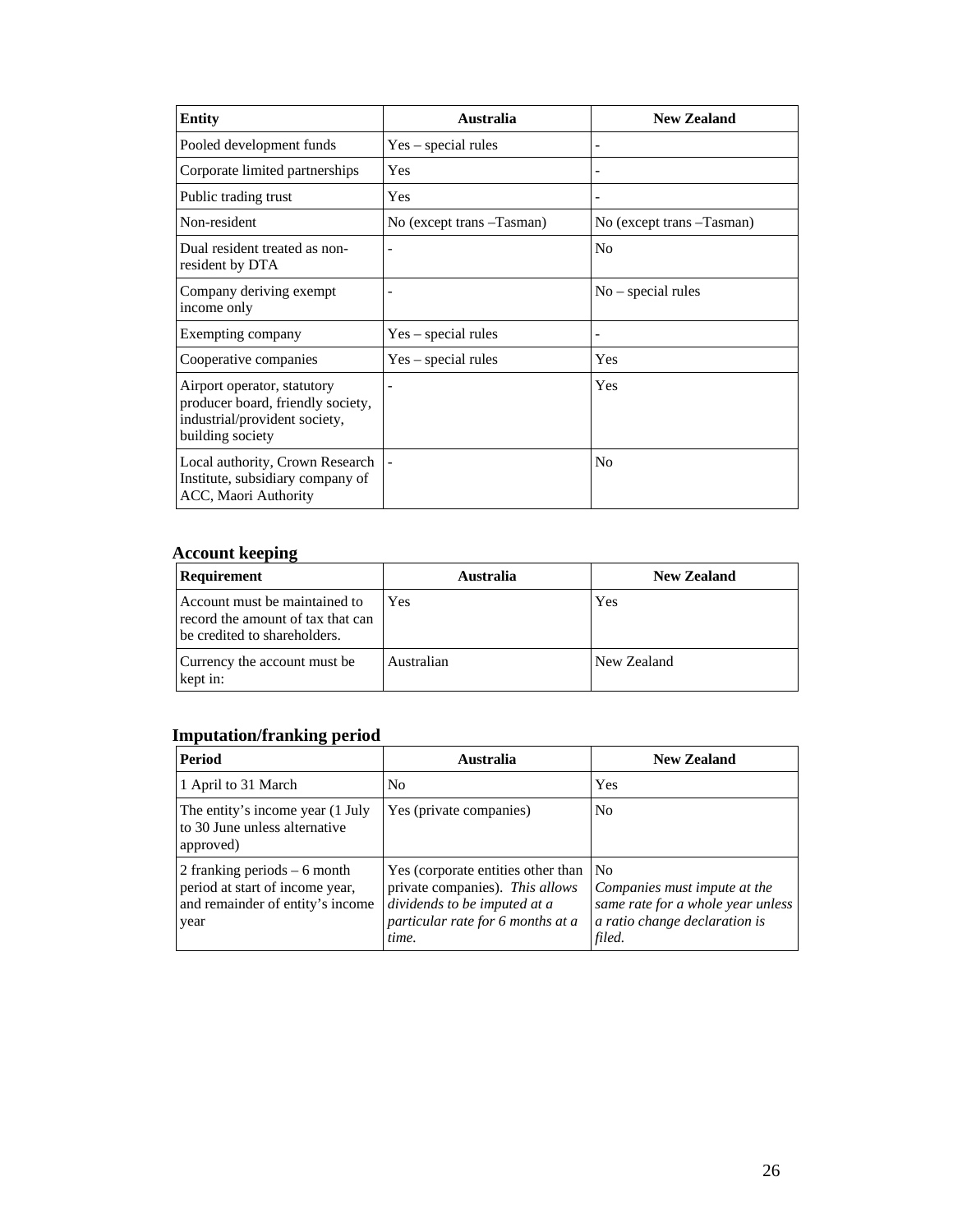# **Benchmarking**

|                                                                                                                                                      | Australia                                     | <b>New Zealand</b>                               |
|------------------------------------------------------------------------------------------------------------------------------------------------------|-----------------------------------------------|--------------------------------------------------|
| Must fully frank dividends to<br>extent that there were imputation<br>credits in the companies accounts                                              | No                                            | N <sub>0</sub>                                   |
| Company can allocate tax credits<br>to dividends paid to its<br>shareholders by drawing from the<br>pool of credits in their<br>ICA/franking account | Yes                                           | Yes                                              |
| All distributions must be imputed<br>to the same extent                                                                                              | Yes                                           | Yes                                              |
| Non compliance incurs penalties                                                                                                                      | Yes                                           | Yes                                              |
| A company can change its ratio<br>partway through the year                                                                                           | Yes<br>Only in extraordinary<br>circumstances | Yes<br>Upon filing a ratio change<br>declaration |
| A company must notify<br>Commissioner if its benchmark<br>franking percentage changes<br>significantly from its last<br>franking period              | Yes                                           | No                                               |
| The maximum ratio of credit to<br>dividend that can be allocated is:<br>Dividend x<br>Corporate tax rate/<br>100%-corporate tax rate                 | Yes                                           | Yes                                              |

# **Streaming and trading**

| <b>Australia</b>                                                                                                                                                                                                                                                                                                                                                                                                                                                                                                             | <b>New Zealand</b>                                                                                                                                                                                                                                       |
|------------------------------------------------------------------------------------------------------------------------------------------------------------------------------------------------------------------------------------------------------------------------------------------------------------------------------------------------------------------------------------------------------------------------------------------------------------------------------------------------------------------------------|----------------------------------------------------------------------------------------------------------------------------------------------------------------------------------------------------------------------------------------------------------|
| Generally if there is a streaming arrangement that<br>allows one group of advantaged shareholders to<br>receive a greater imputation benefit than another<br>group of disadvantaged shareholders, the<br>Australian Commissioner of Taxation can impose<br>penalties.<br>Advantaged and disadvantaged status is<br>determined with reference to imputation benefits.<br>Shares must generally be held 'at risk' for 45 days<br>during a specified qualification period to be able<br>to get the benefit of franking credits. | Arrangements that allow one shareholder or<br>groups of shareholders to receive a greater tax<br>advantage than another shareholder or groups of<br>shareholders are void and the associated<br>imputation credits are lost.<br>No holding period rules. |
| Companies that are greater than 95% owned by non-<br>residents or tax exempt entities can generally not<br>convey franking benefits to resident shareholders.<br>There are special rules to look through NZ<br>companies who have made a franking choice.                                                                                                                                                                                                                                                                    |                                                                                                                                                                                                                                                          |
| Anti-franking credit trading rules apply to<br>schemes for the disposition of membership<br>interests (or interests in membership interests) for<br>the purpose of enabling a taxpayer to obtain an<br>imputation benefit. The Australian Commissioner<br>of Taxation can also impose penalties in these<br>cases.                                                                                                                                                                                                           |                                                                                                                                                                                                                                                          |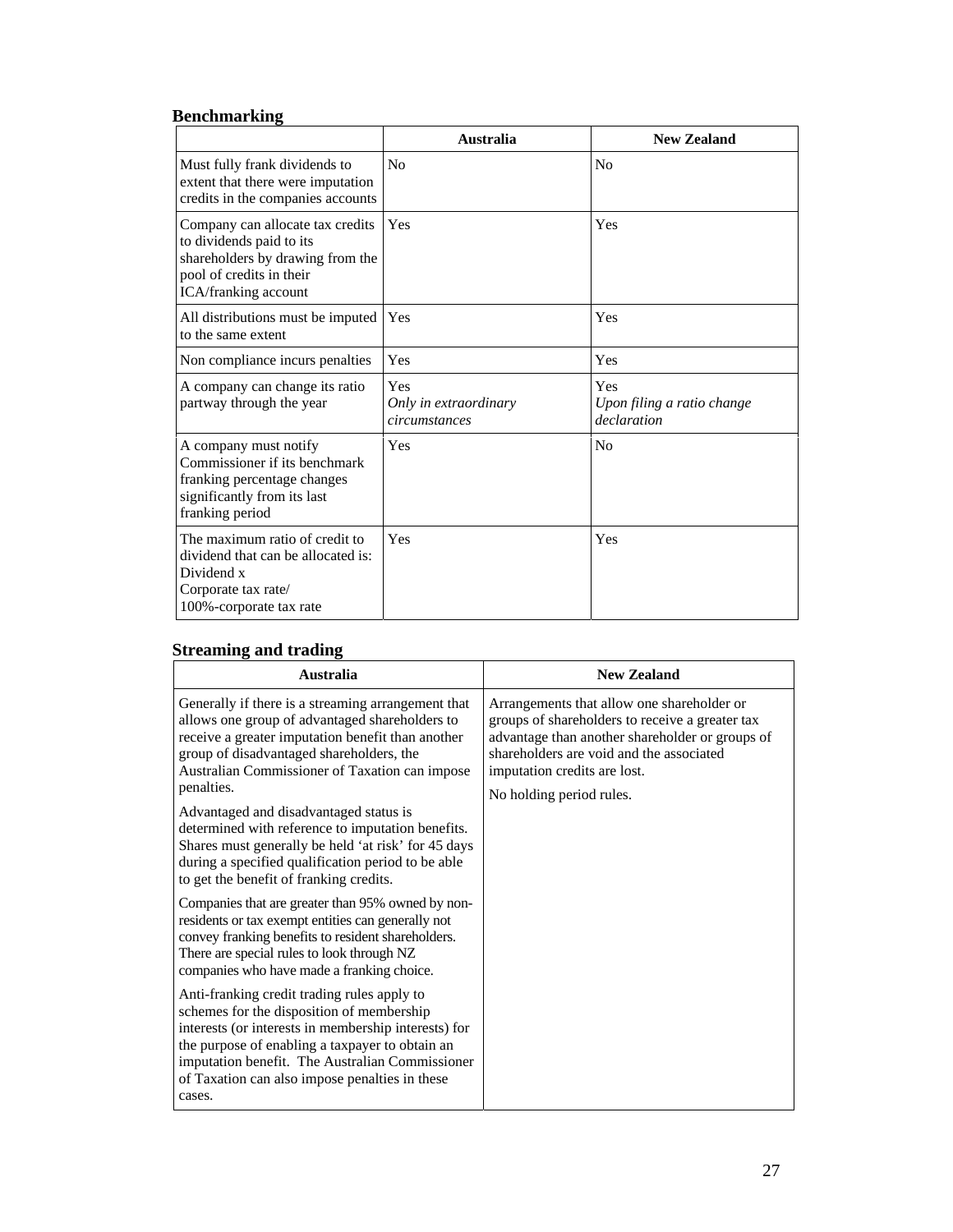# **Excess imputation credits**

|                                                                       | Australia                                                                                                   | <b>New Zealand</b>                                                                                                                                                                                                                                                                                                                                                                                                                                                                                                                                   |
|-----------------------------------------------------------------------|-------------------------------------------------------------------------------------------------------------|------------------------------------------------------------------------------------------------------------------------------------------------------------------------------------------------------------------------------------------------------------------------------------------------------------------------------------------------------------------------------------------------------------------------------------------------------------------------------------------------------------------------------------------------------|
| Imputation credits are offset<br>against current income               | Yes                                                                                                         | <b>Yes</b>                                                                                                                                                                                                                                                                                                                                                                                                                                                                                                                                           |
| Excess imputation credits can be<br>converted into carry-forward loss | Yes                                                                                                         | Yes                                                                                                                                                                                                                                                                                                                                                                                                                                                                                                                                                  |
| Excess imputation credits are<br>refunded                             | Yes<br>Resident individuals, certain<br>super funds, exempt entities,<br>trustees, life insurance companies | <b>Yes</b><br>Investors in PIEs by increasing<br>the value of the investor's<br>investment in the PIE by the<br>amount of the excess credit.<br>Refunds are also available to<br>individuals for excess foreign<br>dividend withholding payment<br>credits (similar to imputation<br>credits representing payments of<br>tax on foreign sourced income),<br>and to Maori Authorities. The<br>New Zealand imputation review<br>has asked for feed-back whether<br>certain taxpayers such as charities<br>can obtain refunds of imputation<br>credits. |
| Holding period and related<br>payment rules                           | Yes                                                                                                         | No                                                                                                                                                                                                                                                                                                                                                                                                                                                                                                                                                   |

# **Continuity requirements**

|                                                            | Australia      | <b>New Zealand</b> |
|------------------------------------------------------------|----------------|--------------------|
| Company must maintain 66%<br>shareholding to carry forward | N <sub>0</sub> | Yes                |

# **End of year balances**

|                                                                                                                                                                     | <b>Australia</b>   | <b>New Zealand</b>     |
|---------------------------------------------------------------------------------------------------------------------------------------------------------------------|--------------------|------------------------|
| If account is in credit, the amount Yes<br>in credit at end of year is carried   $NB$ : end of year is the company's   NB: end of year is the imputation<br>forward | <i>income</i> year | Yes<br>year            |
| If account is in debit at end of<br>year, further tax must be paid                                                                                                  | <b>Yes</b>         | $Yes$ (shortfall +10%) |